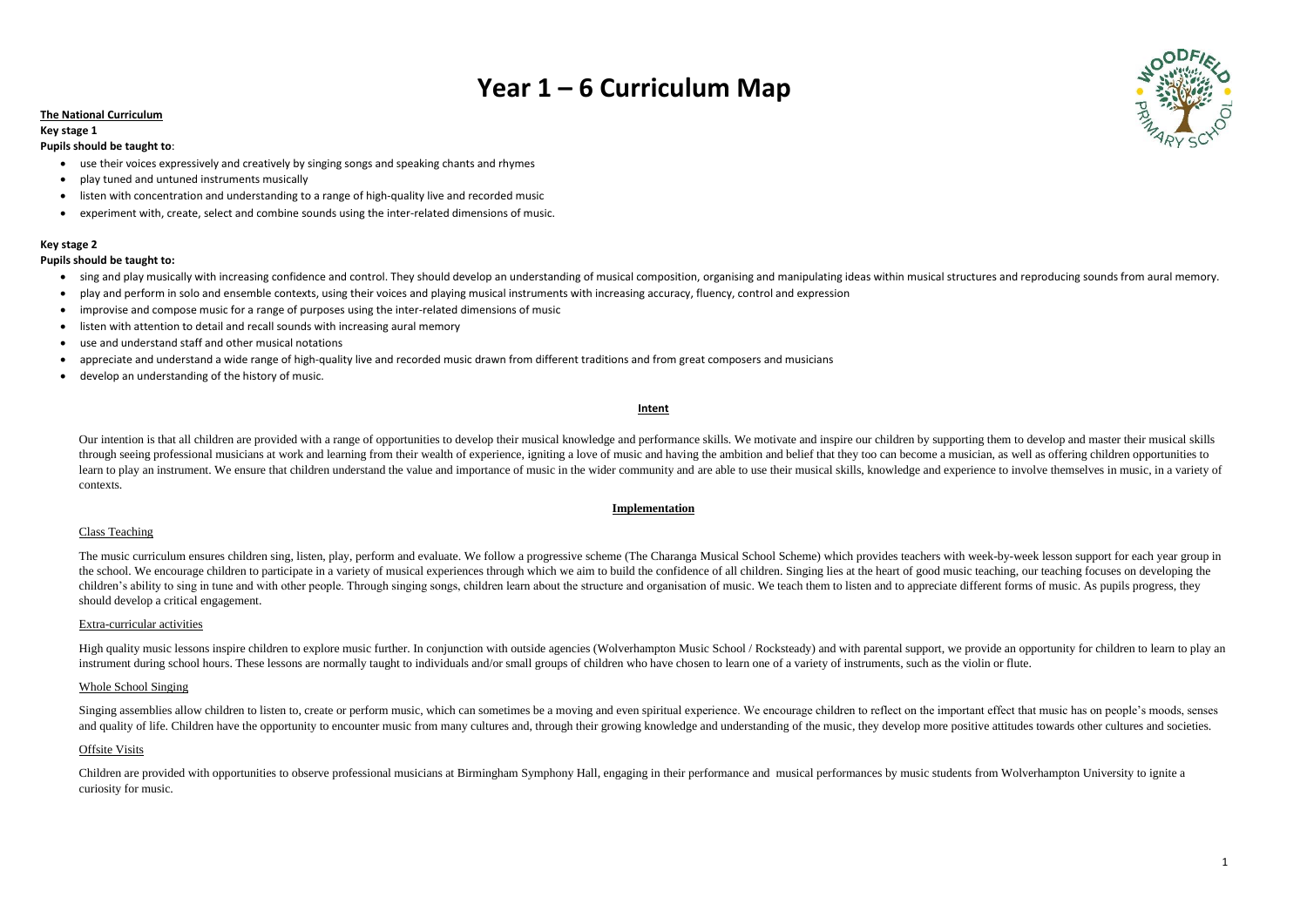

## **Year 1 – 6 Curriculum Map using Charanga Sequenced Incremental Progression & Suggested Schemes &**

Completion of each task ensures appropriate yearly sequenced incremental progress in each area of study lea progress in relation to the National Curriculum end of Key Stage expectations.

*Sequenced Incremental Progression is identified in highlighted text.*

|                                                                               | <b>&amp; Resources</b>                                                                                                                                                                                                                                                   |  |  |  |  |  |  |
|-------------------------------------------------------------------------------|--------------------------------------------------------------------------------------------------------------------------------------------------------------------------------------------------------------------------------------------------------------------------|--|--|--|--|--|--|
|                                                                               | ading to completed assessment of                                                                                                                                                                                                                                         |  |  |  |  |  |  |
|                                                                               |                                                                                                                                                                                                                                                                          |  |  |  |  |  |  |
|                                                                               | Year <sub>6</sub>                                                                                                                                                                                                                                                        |  |  |  |  |  |  |
| nemory, who<br>n they<br>ble, why?<br>e five songs<br>from the<br>other songs | ● Consolidate previous work in an<br>expanding set of contexts and styles<br>Know five songs from memory, who<br>sang or wrote them, when theywere<br>written and why?<br>• To know the style of the songs and<br>to name other songs from the<br>Units in those styles. |  |  |  |  |  |  |
| ators of the                                                                  | • To choose three or four other songs                                                                                                                                                                                                                                    |  |  |  |  |  |  |
| istics that<br>ngs are about<br>s featured in<br>٧<br>iics, tempo,            | and be able to talk about:<br>o The style indicators of the songs<br>(musical characteristics that<br>give the songs their style)<br>o The lyrics: what the songs are<br>about                                                                                           |  |  |  |  |  |  |
| ns of the<br>JS                                                               | $\circ$ Any musical dimensions featured in<br>the songs and where they are used<br>(texture, dynamics, tempo, rhythm,<br>pitch and timbre)                                                                                                                               |  |  |  |  |  |  |
| ruments they                                                                  | o Identify the structure of the songs<br>(intro, verse, chorus etc.)                                                                                                                                                                                                     |  |  |  |  |  |  |
| of the songs.<br>at this time?                                                | $\circ$ Name some of the instruments<br>used in the songs                                                                                                                                                                                                                |  |  |  |  |  |  |
| b the pulse                                                                   | o The historical context of the songs.<br>What else was going on at                                                                                                                                                                                                      |  |  |  |  |  |  |
| <mark>sage of</mark>                                                          | this time, musically and historically?<br>○ Know and talk about that fact that                                                                                                                                                                                           |  |  |  |  |  |  |
| in the same<br>stands                                                         | we each have a musical identity<br>$\bullet$ To identify and move to the pulse                                                                                                                                                                                           |  |  |  |  |  |  |
| <mark>hem, their</mark><br>эs.                                                | with ease.<br>• To think about the message of                                                                                                                                                                                                                            |  |  |  |  |  |  |
| pectfully to<br>about the                                                     | songs.<br>• To compare two songs in the same                                                                                                                                                                                                                             |  |  |  |  |  |  |
| e musical                                                                     | style, talking about what stands out<br>musically in each of them, their<br>similarities and differences.                                                                                                                                                                |  |  |  |  |  |  |
| :al<br>ther in the                                                            | • Listen carefully and respectfully to<br>other people's thoughts about the<br>music.                                                                                                                                                                                    |  |  |  |  |  |  |
| nd how it                                                                     | $\bullet$ Use musical words when talking<br>about the songs.                                                                                                                                                                                                             |  |  |  |  |  |  |
|                                                                               | • To talk about the musical<br>dimensions working together in the<br>songs.                                                                                                                                                                                              |  |  |  |  |  |  |
|                                                                               | $\bullet$ Talk about the music and how it<br>makes you feel, using musical                                                                                                                                                                                               |  |  |  |  |  |  |
|                                                                               | language to describe the music.                                                                                                                                                                                                                                          |  |  |  |  |  |  |

| Area of                     | Year 1                                                                                                                                                                                                                                                                   | Year <sub>2</sub>                                                                                                                                                                                                                                                                                                   | Year <sub>3</sub>                                                                                                                                                                                                                                                                                                                                                                                                                                                                                                                                                                                                                                                                                                                                                                                                                         | Year <sub>4</sub>                                                                                                                                                                                                                                                                                                                                                                                                                                                                                                                                                                                                                                                                                                                                                                                                                                                                                                                                                                                                                                                                | Year <sub>5</sub>                                                                                                                                                                                                                                                                                                                                                                                                                                                                                                                                                                                                                                                                                                                                                                                                                                                                                                                                                                                                                                                                                                                                                                                                                                                                                                                                  | Year <sub>6</sub>                                                                                                                                                                                                                                                                                                                                                                                                                                                                                                                                                                                                                                                                                                                                                                                                                                                                                                                                                                                                                                                                                                                                                                                                                                         |
|-----------------------------|--------------------------------------------------------------------------------------------------------------------------------------------------------------------------------------------------------------------------------------------------------------------------|---------------------------------------------------------------------------------------------------------------------------------------------------------------------------------------------------------------------------------------------------------------------------------------------------------------------|-------------------------------------------------------------------------------------------------------------------------------------------------------------------------------------------------------------------------------------------------------------------------------------------------------------------------------------------------------------------------------------------------------------------------------------------------------------------------------------------------------------------------------------------------------------------------------------------------------------------------------------------------------------------------------------------------------------------------------------------------------------------------------------------------------------------------------------------|----------------------------------------------------------------------------------------------------------------------------------------------------------------------------------------------------------------------------------------------------------------------------------------------------------------------------------------------------------------------------------------------------------------------------------------------------------------------------------------------------------------------------------------------------------------------------------------------------------------------------------------------------------------------------------------------------------------------------------------------------------------------------------------------------------------------------------------------------------------------------------------------------------------------------------------------------------------------------------------------------------------------------------------------------------------------------------|----------------------------------------------------------------------------------------------------------------------------------------------------------------------------------------------------------------------------------------------------------------------------------------------------------------------------------------------------------------------------------------------------------------------------------------------------------------------------------------------------------------------------------------------------------------------------------------------------------------------------------------------------------------------------------------------------------------------------------------------------------------------------------------------------------------------------------------------------------------------------------------------------------------------------------------------------------------------------------------------------------------------------------------------------------------------------------------------------------------------------------------------------------------------------------------------------------------------------------------------------------------------------------------------------------------------------------------------------|-----------------------------------------------------------------------------------------------------------------------------------------------------------------------------------------------------------------------------------------------------------------------------------------------------------------------------------------------------------------------------------------------------------------------------------------------------------------------------------------------------------------------------------------------------------------------------------------------------------------------------------------------------------------------------------------------------------------------------------------------------------------------------------------------------------------------------------------------------------------------------------------------------------------------------------------------------------------------------------------------------------------------------------------------------------------------------------------------------------------------------------------------------------------------------------------------------------------------------------------------------------|
| Study                       |                                                                                                                                                                                                                                                                          |                                                                                                                                                                                                                                                                                                                     |                                                                                                                                                                                                                                                                                                                                                                                                                                                                                                                                                                                                                                                                                                                                                                                                                                           |                                                                                                                                                                                                                                                                                                                                                                                                                                                                                                                                                                                                                                                                                                                                                                                                                                                                                                                                                                                                                                                                                  |                                                                                                                                                                                                                                                                                                                                                                                                                                                                                                                                                                                                                                                                                                                                                                                                                                                                                                                                                                                                                                                                                                                                                                                                                                                                                                                                                    |                                                                                                                                                                                                                                                                                                                                                                                                                                                                                                                                                                                                                                                                                                                                                                                                                                                                                                                                                                                                                                                                                                                                                                                                                                                           |
| Listen<br>&<br>Apprais<br>е | Know 5 songs off by heart.<br>Know what the songs are<br>about.<br>Know and recognise the sound $\bullet$<br>and names of some of the<br>instruments they use.<br>To learn how they can enjoy<br>moving to music by dancing,<br>marching, being animals or<br>pop stars. | Know five songs off by heart.<br>Know some songs have a chorus<br>or a response/answer part.<br>To know that songs have a musica<br>style.<br>To learn how they can enjoy<br>moving to music by dancing,<br>marching, being animals or pop<br>stars.<br>To learn how songs can tell a story<br>or describe an idea. | • Know five songs from memory and<br>who sang them or wrote them.<br>• To know the style of the five songs.<br>• To choose one song and be able to<br>talk about:<br>Lyrics: what the song is about<br>Any musical dimensions featured in the<br>song, and where they<br>are used (texture, dynamics, tempo,<br>rhythm and pitch)<br>Identify the main sections of the song<br>(introduction, verse,<br>chorus etc.)<br>Name some of the instruments they<br>heard in the song<br>• To confidently identify and move to<br>the pulse.<br>• To think about what the words of a<br>song mean.<br>. To take it in turn to discuss how the<br>song makes them feel.<br>• Listen carefully and respectfully to<br>other people's thoughts about the<br>music.<br><b>Additional to Wider Opportunities, year</b><br>3 teach Three Little Birds. | Consolidate previous work in an<br>expanding set of contexts and<br>styles<br>Know five songs from memory<br>$\bullet$<br>who sang them or wrote them.<br>Know the style of the five songs.<br>To choose one song and be able to<br>talk about:<br>Some of the style indicators of that<br>song (musical characteristics that<br>give the song its style).<br>• The lyrics: what the song is about.<br>• Any musical dimensions featured in<br>the song and where they are used<br>(texture, dynamics, tempo, rhythm and<br>pitch).<br>• Identify the main sections of the<br>song (introduction, verse, chorus etc)<br>• Name some of the instruments they<br>heard in the song.<br>• To confidently identify and move to<br>the pulse.<br>• To talk about the musical<br>dimensions working together in the<br>songs eg if the song gets louder in the<br>chorus (dynamics).<br>• Talk about the music and how it<br>makes them feel.<br>• Listen carefully and respectfully to<br>other people's thoughts about the<br>music.<br>. When you talk try to use musical<br>words. | • Know five songs from memory, who<br>sang or wrote them, when they<br>were written and, if possible, why?<br>• To know the style of the five songs<br>and to name other songs from the<br>Units in those styles.<br>• To choose two or three other songs<br>and be able to talk about:<br>○ Some of the style indicators of the<br>songs (musical characteristics that<br>give the songs their style)<br>o The lyrics: what the songs are about<br>o Any musical dimensions featured in<br>the songs and where they<br>are used (texture, dynamics, tempo,<br>rhythm and pitch)<br>o Identify the main sections of the<br>songs (intro, verse, chorus<br>etc.)<br>o Name some of the instruments they<br>heard in the songs<br>o The historical context of the songs.<br>What else was going on at this time?<br>• To identify and move to the pulse<br>with ease.<br>• To think about the message of<br>songs<br>• To compare two songs in the same<br>style, talking about what stands<br>out musically in each of them, their<br>similarities and differences.<br>• Listen carefully and respectfully to<br>other people's thoughts about the<br>music.<br>• When you talk try to use musical<br>words.<br>• To talk about the musical<br>dimensions working together in the<br>songs.<br>• Talk about the music and how it<br>makes you feel. | <b>Consolidate previous v</b><br>expanding set of context<br>Know five songs from m<br>sang or wrote them, whe<br>written and why?<br>• To know the style of th<br>to name other songs from<br>Units in those styles.<br>• To choose three or fou<br>and be able to talk about<br>o The style indicators of<br>(musical characteristics<br>give the songs their style<br>o The lyrics: what the so<br>about<br>o Any musical dimensior<br>the songs and where the<br>(texture, dynamics, temp<br>pitch and timbre)<br>o Identify the structure o<br>(intro, verse, chorus etc.<br>o Name some of the inst<br>used in the songs<br>o The historical context<br>What else was going on<br>this time, musically and<br>○ Know and talk about th<br>we each have a musical<br>• To identify and move t<br>with ease.<br>• To think about the mes<br>songs.<br>• To compare two songs<br>style, talking about what<br>musically in each of ther<br>similarities and differenc<br>• Listen carefully and re<br>other people's thoughts<br>music.<br>· Use musical words wh<br>about the songs.<br>• To talk about the musi<br>dimensions working toge<br>songs.<br>• Talk about the music a<br>makes you feel, <mark>using m</mark><br>language to describe the |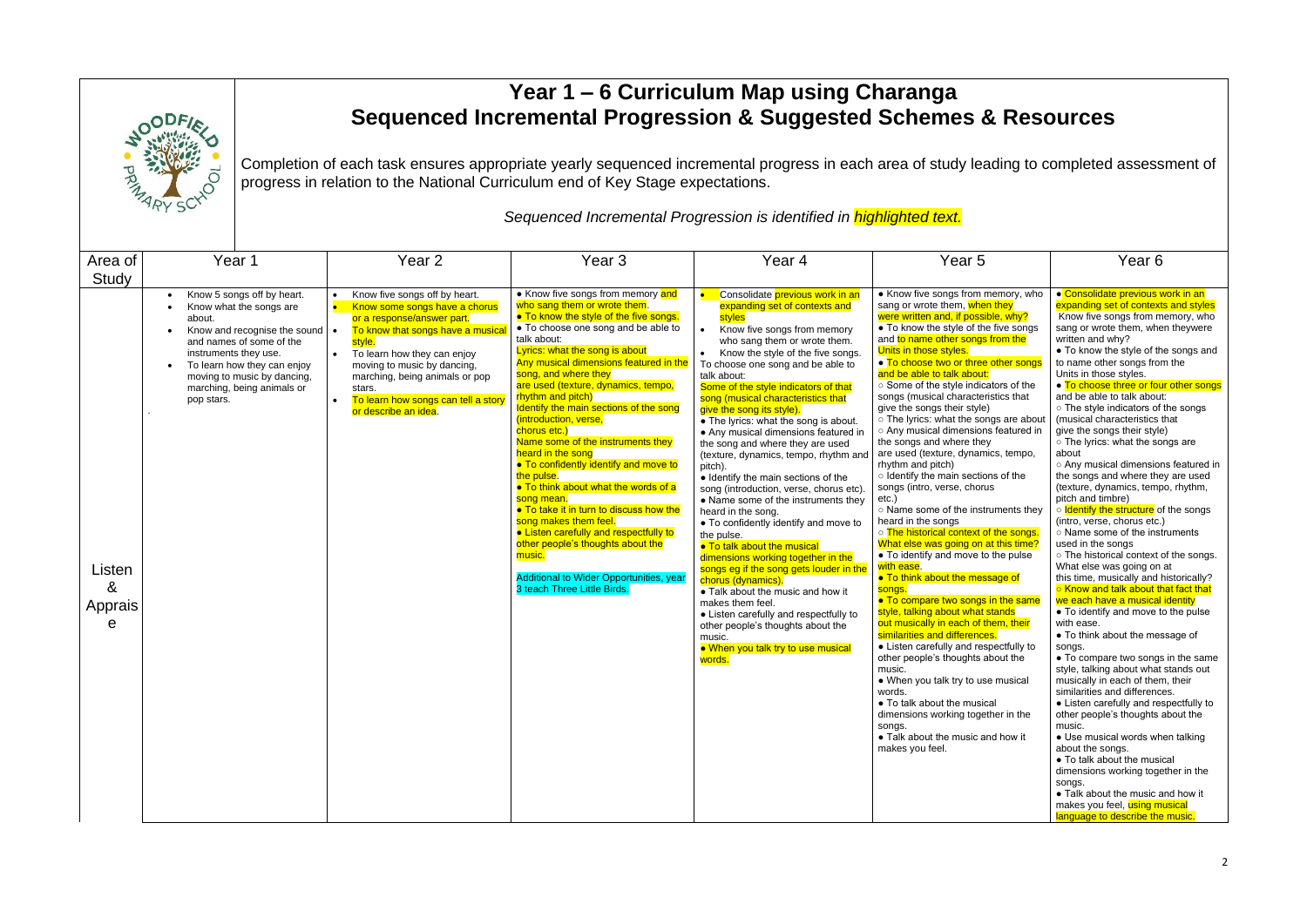| <b>Charanga Scheme</b><br>Hey You!<br>Rhythm in the way we walk & Banana<br>Rap<br>In the Groove<br>Round and Round<br>Your Imagination<br>Reflect, Rewind & Replay               | <b>Charanga Scheme</b><br><b>Hands Feet Heart</b><br>Ho Ho Ho<br>I Wanna Play In A Band<br>Zootime<br>Friendship Song<br>Reflect, Rewind & Replay                                 | <b>Charanga Scheme</b><br>Let Your Spirit Fly<br>Glockenspiel Stage 1<br>Three Little Birds<br>The Dragon Song<br><b>Bringing Us Together</b><br>Reflect, Rewind & Replay         | <b>Charanga Scheme</b><br>Mamma Mia<br>Glockenspiel Stage 2<br>Stop!<br>Lean on Me<br><b>Blackbird</b><br>Reflect, Rewind & Replay                                        | <b>Charanga Scheme</b><br>Livin' On A Prayer<br>Classroom Jazz 1<br>Make You Feel My Love<br>The Fresh Prince Of Bel-Air<br>Dancing In The Street<br>Reflect, Rewind & Replay                                                   | <b>Charanga Scheme</b><br>Happy<br>Classroom Jazz 2<br>A New Year Carol<br>You've Got A Friend<br>Music & Me<br>Reflect, Rewind & Replay                                                                                                                                |
|-----------------------------------------------------------------------------------------------------------------------------------------------------------------------------------|-----------------------------------------------------------------------------------------------------------------------------------------------------------------------------------|-----------------------------------------------------------------------------------------------------------------------------------------------------------------------------------|---------------------------------------------------------------------------------------------------------------------------------------------------------------------------|---------------------------------------------------------------------------------------------------------------------------------------------------------------------------------------------------------------------------------|-------------------------------------------------------------------------------------------------------------------------------------------------------------------------------------------------------------------------------------------------------------------------|
| <b>Other Resources</b><br>https://www.bbc.co.uk/teach/school-<br>radio/primary-music-ks1--ks2-<br>index/z6762sg<br>https://www.singup.org/singupathome/s<br>ongs-for-learning/4-7 | <b>Other Resources</b><br>https://www.bbc.co.uk/teach/school-<br>radio/primary-music-ks1--ks2-<br>index/z6762sg<br>https://www.singup.org/singupathome/s<br>ongs-for-learning/4-7 | <b>Other Resources</b><br>https://www.bbc.co.uk/teach/school-<br>radio/primary-music-ks1--ks2-<br>index/z6762sg<br>https://www.singup.org/singupathome/s<br>ongs-for-learning/4-7 | <b>Other Resources</b><br>https://www.bbc.co.uk/teach/school-<br>radio/primary-music-ks1--ks2-<br>index/z6762sg<br>https://www.ismtrust.org/resources/pri<br>mary-toolkit | <b>Other Resources</b><br>https://www.bbc.co.uk/teach/school-<br>radio/primary-music-ks1--ks2-<br>index/z6762sg<br>https://www.ismtrust.org/resources/pri<br>mary-toolkit<br>Young Voices Project<br>https://youngvoices.co.uk/ | <b>Other Resources</b><br>https://www.bbc.co.uk/teach/school-<br>radio/primary-music-ks1--ks2-<br>index/z6762sg<br>https://www.ismtrust.org/resources/pri<br>mary-toolkit/singing-and-vocal-<br>work/introduction<br>Young Voices Project<br>https://youngvoices.co.uk/ |
| <b>Equality Diversity &amp; Inclusion</b><br><b>Sing For Christmas (WMS)</b><br>Singing in the Rain (WMS)<br><b>Sing for Summer (WMS)</b>                                         | <b>Equality Diversity &amp; Inclusion</b><br><b>Sing For Christmas (WMS)</b><br>Singing in the Rain (WMS)<br><b>Sing for Summer (WMS)</b>                                         | <b>Equality Diversity &amp; Inclusion</b><br>Wider Opportunities - ukulele and guitar                                                                                             | <b>Equality Diversity &amp; Inclusion</b><br><b>African Drumming Workshop</b><br><b>Music For Youth Concert</b>                                                           | <b>Equality Diversity &amp; Inclusion</b><br><b>Polyphones Workshop</b><br><b>Music For Youth Concert</b>                                                                                                                       | <b>Equality Diversity &amp; Inclusion</b><br>Samba Workshop<br><b>Music For Youth Concert</b>                                                                                                                                                                           |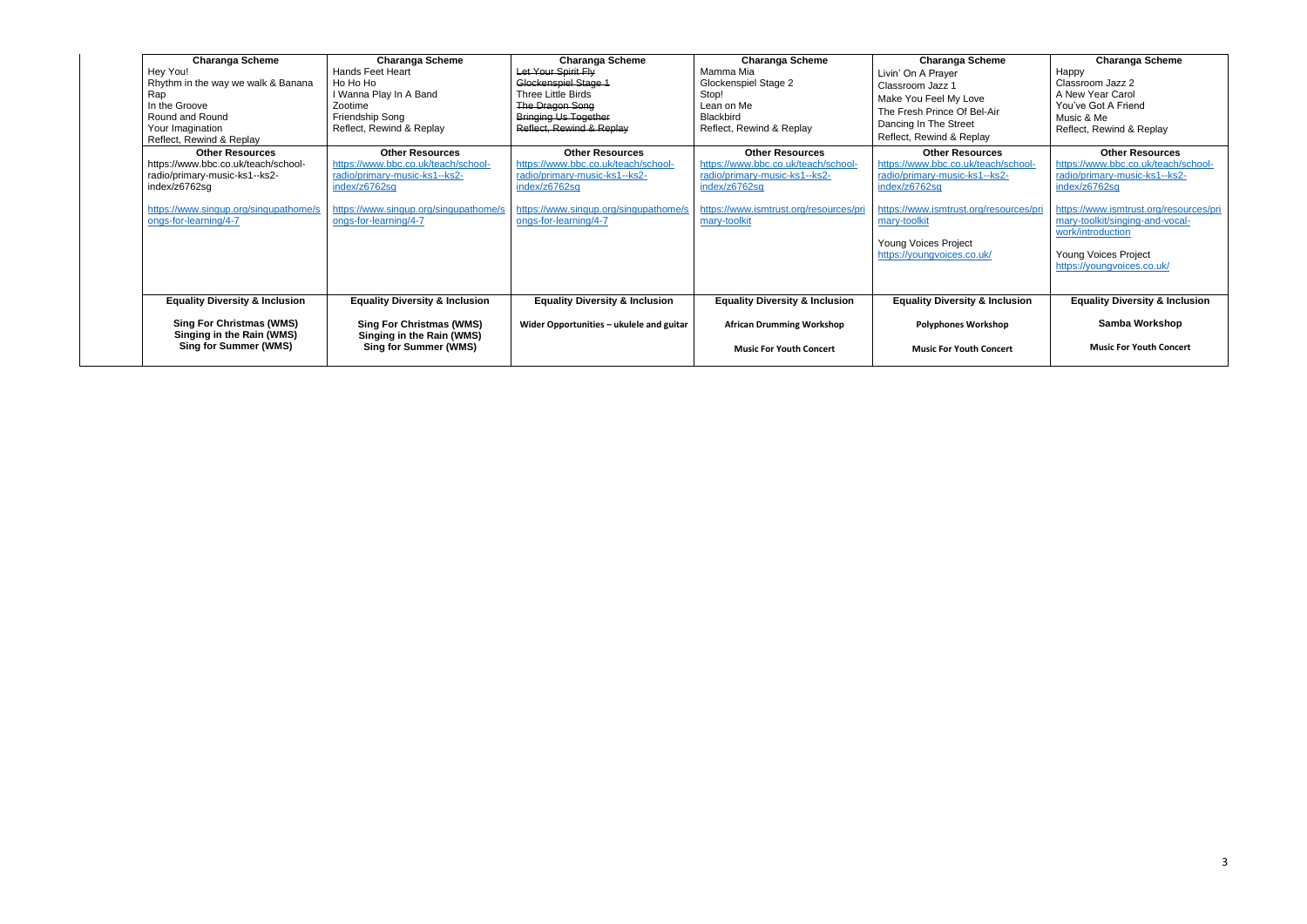|                                                                                                                                                                                     | Year 1                                                                                                                                                                                                                                                                                                                                                                                                                                                                                                                                                                                                                                                                                                                                                                                                                                                                                                                                                                                                                                     | Year 2                                                                                                                                                                                                                                                                                                                                                                                                                                                                                                                                                                                                                                                                                                                                                                                                                                                                                                                                                                                                                                                                                                                                                                             | Year 3                                                                                                                                                                                                                                                                                                                                                                                                                                                                                                                                                                                                                                                                                                                                                                                                                                                                                                                                                                                                                                                                                                                                                                                                                                                                                                                     | Year 4                                                                                                                                                                                                                                                                                                                                                                                                                                                                                                                                                                                                                                                                                                                                                                                                                                                                                                                                                                                                                                                                                                                                                                                                                                                                                                                                                                | Year 5                                                                                                                                                                                                                                                                                                                                                                                                                                                                                                                                                                                                                                                                                                                                                                                                                                                                                                                                                                                                                                                                                                                                                                                                                                                                                                                                                                     | Year 6                                                                                                                                                                                                                                                                                                                                                                                                                                                                                                                                                                                                                                                                                                                                                                                                                                                                                                                                                                                                                                                                                                                                                                                                                                                                                                                                                                                                                                        |
|-------------------------------------------------------------------------------------------------------------------------------------------------------------------------------------|--------------------------------------------------------------------------------------------------------------------------------------------------------------------------------------------------------------------------------------------------------------------------------------------------------------------------------------------------------------------------------------------------------------------------------------------------------------------------------------------------------------------------------------------------------------------------------------------------------------------------------------------------------------------------------------------------------------------------------------------------------------------------------------------------------------------------------------------------------------------------------------------------------------------------------------------------------------------------------------------------------------------------------------------|------------------------------------------------------------------------------------------------------------------------------------------------------------------------------------------------------------------------------------------------------------------------------------------------------------------------------------------------------------------------------------------------------------------------------------------------------------------------------------------------------------------------------------------------------------------------------------------------------------------------------------------------------------------------------------------------------------------------------------------------------------------------------------------------------------------------------------------------------------------------------------------------------------------------------------------------------------------------------------------------------------------------------------------------------------------------------------------------------------------------------------------------------------------------------------|----------------------------------------------------------------------------------------------------------------------------------------------------------------------------------------------------------------------------------------------------------------------------------------------------------------------------------------------------------------------------------------------------------------------------------------------------------------------------------------------------------------------------------------------------------------------------------------------------------------------------------------------------------------------------------------------------------------------------------------------------------------------------------------------------------------------------------------------------------------------------------------------------------------------------------------------------------------------------------------------------------------------------------------------------------------------------------------------------------------------------------------------------------------------------------------------------------------------------------------------------------------------------------------------------------------------------|-----------------------------------------------------------------------------------------------------------------------------------------------------------------------------------------------------------------------------------------------------------------------------------------------------------------------------------------------------------------------------------------------------------------------------------------------------------------------------------------------------------------------------------------------------------------------------------------------------------------------------------------------------------------------------------------------------------------------------------------------------------------------------------------------------------------------------------------------------------------------------------------------------------------------------------------------------------------------------------------------------------------------------------------------------------------------------------------------------------------------------------------------------------------------------------------------------------------------------------------------------------------------------------------------------------------------------------------------------------------------|----------------------------------------------------------------------------------------------------------------------------------------------------------------------------------------------------------------------------------------------------------------------------------------------------------------------------------------------------------------------------------------------------------------------------------------------------------------------------------------------------------------------------------------------------------------------------------------------------------------------------------------------------------------------------------------------------------------------------------------------------------------------------------------------------------------------------------------------------------------------------------------------------------------------------------------------------------------------------------------------------------------------------------------------------------------------------------------------------------------------------------------------------------------------------------------------------------------------------------------------------------------------------------------------------------------------------------------------------------------------------|-----------------------------------------------------------------------------------------------------------------------------------------------------------------------------------------------------------------------------------------------------------------------------------------------------------------------------------------------------------------------------------------------------------------------------------------------------------------------------------------------------------------------------------------------------------------------------------------------------------------------------------------------------------------------------------------------------------------------------------------------------------------------------------------------------------------------------------------------------------------------------------------------------------------------------------------------------------------------------------------------------------------------------------------------------------------------------------------------------------------------------------------------------------------------------------------------------------------------------------------------------------------------------------------------------------------------------------------------------------------------------------------------------------------------------------------------|
| <b>Games</b><br>The<br>interrelation<br>of music<br>terminology,<br>including:<br>pulse, rhythm,<br>pitch, tempo,<br>dynamics,<br>timbre,<br>texture,<br>structure and<br>notation. | • Know music has a steady<br>pulse, like a heartbeat.<br>• To know that we can create<br>rhythms from words, names,<br>food, colours and animals.<br>Progressive Warm-up Games<br>and Challenges that embed<br>pulse, rhythm and pitch.<br>Progressive Warm-up Games<br>and Challenges that<br>embed pulse, rhythm and pitch.<br>$\bullet$ Game 1 - Find the pulse.<br>Choose an animal video and find<br>the pulse<br>$\bullet$ Game 2 - Copy back short<br>rhythmic phrases based on<br>words, with one and two<br>syllables<br>$\bullet$ Game 3 - Create rhythms for<br>others to copy<br>• Game $4$ – Pitch Copy Back and<br>Vocal Warm-up<br>Listen and sing back. Use voices<br>to copy back using 'la', whist<br>marching to the steady beat<br>• Game 4a - Pitch Copy Back<br>and Vocal Warm-up<br>Listen and sing back, with<br>additional vocal warm-ups.<br><b>Charanga Scheme</b><br>Hey You!<br>Rhythm in the way we walk &<br>Banana Rap<br>In the Groove<br>Round and Round<br>Your Imagination<br>Reflect, Rewind & Replay | . • Know that music has a steady<br>pulse, like a heartbeat.<br>• To know that we can create<br>rhythms from words, our names,<br>food, colours and animals.<br>• Rhythms are different from the<br>steady pulse.<br>. We add high and low sounds,<br>pitch, when we sing and play our<br>instruments.<br>Progressive Warm-up Games and<br>Challenges that<br>embed pulse, rhythm and pitch.<br>Children will complete the<br>following in<br>relation to the main song:<br>• Game 1 Find the pulse. Choose<br>an animal video and find the pulse.<br>• Game 2 - Copy back short<br>rhythmic phrases based on words,<br>with one and two syllables.<br>• Game 3 Create rhythms for<br>others to copy.<br>• Game 4 – Pitch Copy Back and<br>Vocal Warm-up<br>Listen and sing back. Use your<br>voices to copy back using 'la',<br>whilst<br>marching the steady beat.<br>• Game 4a - Pitch Copy Back and<br>Vocal Warm-up 2<br>Listen and sing back, and some<br>different vocal warm-ups. Use your<br>voices to copy back using 'la'.<br><b>Charanga Schem</b><br>Hands Feet Heart<br>Ho Ho Ho<br>I Wanna Play In A Band<br>Zootime<br>Friendship Song<br>Reflect, Rewind & Replay | Know how to find and<br>demonstrate the pulse.<br>• Know the difference between<br>pulse and rhythm.<br>• Know how pulse, rhythm and<br>pitch work together to create a<br>song.<br>• Know that every piece of<br>music has a pulse/steady beat.<br>• Know the difference between<br>a musical question and an<br>answer.<br>Using the Warm up Game,<br>complete the Bronze, Silver<br>and Gold Challenges. Children<br>will complete the following in<br>relation to the main<br>song, using two notes:<br>1. Find the Pulse<br>2. Rhythm Copy Back:<br>a. Bronze: Clap and say back<br>rhythms<br>b. Silver: Create your own<br>simple rhythm patterns<br>c. Gold: lead the class using<br>their simple rhythms<br>3. Pitch Copy Back Using 2<br><b>Notes</b><br>a. Bronze: Copy back - 'Listen<br>and sing back' (no notation)<br>b. Silver: Copy back with<br>instruments, without then with<br>notation<br>c. Gold: Copy back with<br>instruments, without and then<br>with notation<br>4. Pitch Copy Back and Vocal<br>Warm-ups<br><b>Both covered through Wider</b><br>Opps and teaching Three Little<br>Birds to maintain continuity.<br><b>Charanga Scheme</b><br>Let Your Spirit Fly<br>Glockenspiel Stage 1<br>Three Little Birds<br>The Dragon Song<br><b>Bringing Us Together</b><br>Reflect, Rewind & Replay | Consolidate previous work in an<br>expanding set of contexts and<br>styles<br>• Know and be able to talk<br>about:<br>How pulse, rhythm and pitch work<br>together<br>• Pulse: $Finding the pulse - the$<br>heartbeat of the music<br>• Rhythm: the long and short<br>patterns over the pulse<br>• Know the difference between<br>pulse and rhythm<br>• Pitch: High and low sounds that<br>create melodies<br>• How to keep the internal pulse<br>• Musical Leadership: creating<br>musical ideas for the group to copy<br>or respond to<br>Using the Warm up Games,<br>complete the Bronze, Silver and<br>Gold Challenges. Children will<br>complete the following in relation to<br>the main song using two notes<br>1. Find the Pulse<br>2. Rhythm Copy Back:<br>a. Bronze: Clap and say back<br>rhythms<br>b. Silver: Create your own simple<br>rhythm patterns<br>c. Gold: lead the class using their<br>simple rhythms<br>3. Pitch Copy Back Using 2 Notes<br>a. Bronze: Copy back - 'Listen and<br>sing back' (no notation)<br>b. Silver: Copy back with<br>instruments, without then with<br>notation<br>c. Gold: Copy back with<br>instruments, without and then with<br>notation<br>4. Pitch Copy Back and Vocal<br>Warm-ups<br><b>Charanga Scheme</b><br>Mamma Mia<br>Glockenspiel Stage 2<br>Stop!<br>Lean on Me<br>Blackbird<br>Reflect, Rewind & Replay | Know and be able to talk about:<br>• How pulse, rhythm, pitch, tempo,<br>dynamics, texture and structure<br>work together and how they connect<br>in a song<br>• How to keep the <i>internal pulse</i><br><b>• Musical Leadership: creating</b><br>musical ideas for the group to copy<br>or respond to<br>Using the Warm up Games<br>complete the Bronze, Silver and<br>Gold Challenges. Children will<br>complete the following in relation to<br>the main<br>song, using three notes:<br>• Bronze Challenge<br>o Find the pulse<br>o Copy back rhythms based on the<br>words of the main song, that include<br>syncopation/off beat<br>○ Copy back one-note riffs using<br>simple and <b>syncopated rhythm</b><br>patterns<br>• Silver Challenge<br>o Find the pulse<br>o Lead the class by inventing<br>rhythms for others to copy back<br>○ Copy back two-note riffs by ear<br>and with notation<br>o Question and answer using two<br>different notes<br>• Gold Challenge<br>o Find the pulse<br>o Lead the class by inventing<br>rhythms for them to copy back<br>○ Copy back three-note riffs by ear<br>and with notation<br>o Question and answer using three<br>different notes<br><b>Charanga Scheme</b><br>Livin' On A Prayer<br>Classroom Jazz 1<br>Make You Feel My Love<br>The Fresh Prince Of Bel-Air<br>Dancing In The Street<br>Reflect, Rewind & Replay | Consolidate previous work in an expanding set of<br>contexts and styles<br>Year 6 is mainly consolidation within the new<br>resources<br>Know and be able to talk about:<br>how pulse, rhythm, pitch, tempo, dynamics, texture<br>and structure<br>work together to create a song or music<br>• How to keep the internal pulse<br>. Musical Leadership: creating musical ideas for the<br>group to copy or<br>respond to<br>Using the Warm up Games, complete the Bronze,<br>Silver and<br>Gold Challenges. Children will complete the following<br>in relation to the main<br>song, using three notes:<br>• Bronze Challenge<br>o Find the pulse<br>o Copy back rhythms based on the words of the main<br>song, that<br>include syncopation/off beat<br>o Copy back one-note riffs using simple and<br>syncopated rhythm<br>patterns<br>• Silver Challenge<br>○ Find the pulse<br>o Lead the class by inventing rhythms for others to<br>copy back<br>○ Copy back three-note riffs by ear and with notation<br>o Question and answer using three different notes<br>• Gold Challenge<br>$\bullet$ Find the pulse<br>• Lead the class by inventing rhythms for them to<br>copy back<br>• Copy back three-note riffs by ear and with notation<br>• Question and answer using three different notes<br><b>Charanga Scheme</b><br>Happy<br>Classroom Jazz 2<br>A New Year Carol<br>You've Got A Friend<br>Music & Me<br>Reflect, Rewind & Replay |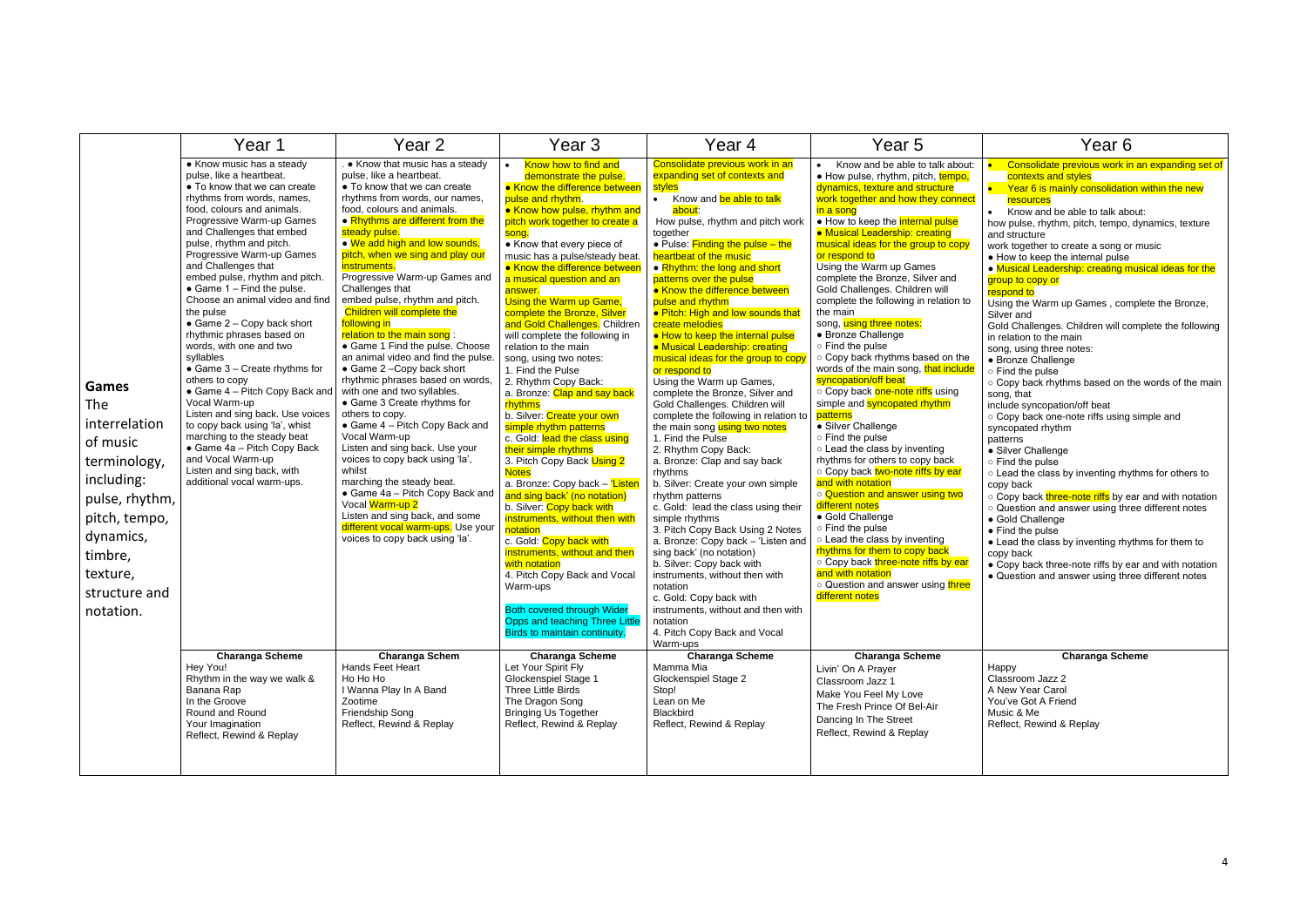|         | Year 1                                                                                                                                                                                                                                                                                                                                                                                                                                                                                 | Year 2                                                                                                                                                                                                                                                                                                                                                                                                                                                                                                                                                                                                                                                                                                                                                              | Year 3                                                                                                                                                                                                                                                                                                                                                                                                                                                                                                                                                                                                                                                                                                                                                                                                                                                                             | Year 4                                                                                                                                                                                                                                                                                                                                                                                                                                                                                                                                                                                                                                                                                                                                                                                                                                                                                                                                                                                                                                   | Year <sub>5</sub>                                                                                                                                                                                                                                                                                                                                                                                                                                                                                                                                                                                                                                                                                                                                                                                                                                                                                                                                                                                                                                                                                     | Year 6                                                                                                                                                                                                                                                                                                                                                                                                                                                                                                                                                                                                                                                                                                                                                                                                                                                                                                                                                                                                                                                                                                                                                    |
|---------|----------------------------------------------------------------------------------------------------------------------------------------------------------------------------------------------------------------------------------------------------------------------------------------------------------------------------------------------------------------------------------------------------------------------------------------------------------------------------------------|---------------------------------------------------------------------------------------------------------------------------------------------------------------------------------------------------------------------------------------------------------------------------------------------------------------------------------------------------------------------------------------------------------------------------------------------------------------------------------------------------------------------------------------------------------------------------------------------------------------------------------------------------------------------------------------------------------------------------------------------------------------------|------------------------------------------------------------------------------------------------------------------------------------------------------------------------------------------------------------------------------------------------------------------------------------------------------------------------------------------------------------------------------------------------------------------------------------------------------------------------------------------------------------------------------------------------------------------------------------------------------------------------------------------------------------------------------------------------------------------------------------------------------------------------------------------------------------------------------------------------------------------------------------|------------------------------------------------------------------------------------------------------------------------------------------------------------------------------------------------------------------------------------------------------------------------------------------------------------------------------------------------------------------------------------------------------------------------------------------------------------------------------------------------------------------------------------------------------------------------------------------------------------------------------------------------------------------------------------------------------------------------------------------------------------------------------------------------------------------------------------------------------------------------------------------------------------------------------------------------------------------------------------------------------------------------------------------|-------------------------------------------------------------------------------------------------------------------------------------------------------------------------------------------------------------------------------------------------------------------------------------------------------------------------------------------------------------------------------------------------------------------------------------------------------------------------------------------------------------------------------------------------------------------------------------------------------------------------------------------------------------------------------------------------------------------------------------------------------------------------------------------------------------------------------------------------------------------------------------------------------------------------------------------------------------------------------------------------------------------------------------------------------------------------------------------------------|-----------------------------------------------------------------------------------------------------------------------------------------------------------------------------------------------------------------------------------------------------------------------------------------------------------------------------------------------------------------------------------------------------------------------------------------------------------------------------------------------------------------------------------------------------------------------------------------------------------------------------------------------------------------------------------------------------------------------------------------------------------------------------------------------------------------------------------------------------------------------------------------------------------------------------------------------------------------------------------------------------------------------------------------------------------------------------------------------------------------------------------------------------------|
| Singing | Confidently sing or rap five<br>songs from memory and<br>sing them in unison.<br>Learn about voices, singing<br>notes of different pitches<br>(high and low).<br>Make different types of<br>sounds with their voices<br>Rap or say words in<br>rhythm.<br>Start and stop singing<br>when following a leader.<br>• Charanga Scheme<br>Hey You!<br>Rhythm in the way we walk $\cdot$<br>& Banana Rap<br>In the Groove<br>Round and Round<br>Your Imagination<br>Reflect, Rewind & Replay | To confidently <b>know</b> and sing five<br>songs from memory.<br>To know that unison is everyone<br>singing at the same time.<br>Songs include other ways of using<br>the voice e.g. rapping (spoken word)<br>To know why we need to warm up<br>our voices.<br>Learn about voices singing notes of<br>different pitches (high and low).<br>Learn that they can make different<br>$\bullet$<br>types of sounds with their voices -<br>you can rap (spoken word with<br>rhythm).<br>Learn to find a comfortable singing<br>position.<br>Start and stop singing when following<br>a leader.<br>• Charanga Scheme<br><b>Hands Feet Heart</b><br>$\bullet$<br>Ho Ho Ho<br>I Wanna Play In A Band<br>Zootime<br>Friendship Song<br>$\bullet$<br>Reflect, Rewind & Replay | . To know and be able to talk<br>about:<br>Singing in a group can be<br>called a choir<br>Leader or conductor: A person<br>who the choir or group follow<br>Songs can make you feel<br>different things e.g. happy,<br>energetic or sad<br>Singing as part of an ensemble<br>$\bullet$ .<br>or large group is fun, but that<br>you must<br>listen to each other<br>To know why you must warm up<br>your voice<br>To sing in unison and in simple<br>two-parts.<br>To demonstrate a good singing<br>posture.<br>To follow a leader when singing.<br>To enjoy exploring singing solo.<br>To sing with awareness of being<br>'in tune'.<br>To have an awareness of the<br>pulse internally when singing.<br><b>Charanga Scheme</b><br>Let Your Spirit Fly<br>Glockenspiel Stage 1<br>Three Little Birds<br>The Dragon Song<br><b>Bringing Us Together</b><br>Reflect, Rewind & Replay | Consolidate previous work in an<br>expanding set of contexts and styles<br>To know and be able to talk<br>about:<br>Singing in a group can be called<br>a choir<br>Leader or conductor: A person<br>$\bullet$<br>who the choir or group follow<br>Songs can make you feel<br>$\bullet$<br>different things e.g. happy,<br>energetic or sad<br>Singing as part of an ensemble<br>or large group is fun, but that you<br>must<br>listen to each other<br>Texture: How a solo singer<br>makes a thinner texture than a<br>large group<br>To know why you must warm up<br>your voice<br>To sing in unison and in simple<br>two-parts.<br>To demonstrate a good singing<br>posture.<br>To follow a leader when singing.<br>enjoy exploring singing solo.<br>To sing with awareness of being<br>'in tune'<br>To rejoin the song if lost.<br>To listen to the group when<br>singing.<br>• Charanga Scheme<br>Mamma Mia<br>Glockenspiel Stage 2<br>Stop!<br>Lean on Me<br><b>Blackbird</b><br>$\bullet$<br>Reflect, Rewind & Replay<br>$\bullet$ | • To know and confidently<br>sing five songs and their parts<br>from memory,<br>and to sing them with a strong<br>internal pulse.<br>To choose a song and be able<br>to talk about:<br>o Its main features<br>○ Singing in unison, the solo,<br>lead vocal, backing vocals or<br>rapping<br>o To know what the song is<br>about and the meaning of the<br><b>lyrics</b><br>○ To know and <mark>explain the</mark><br>importance of warming up<br>your voice<br>To sing in unison and to sing<br>$\bullet$<br>backing vocals.<br>To enjoy exploring singing<br>solo<br>To listen to the group when<br>$\bullet$<br>singing.<br>To demonstrate a good<br>singing posture.<br>To follow a leader when<br>singing.<br>To experience rapping and<br>solo singing.<br>To listen to each other and be<br>aware of how you fit into the<br>group.<br>To sing with awareness of<br>being 'in tune'.<br><b>Charanga Scheme</b><br>Livin' On A Prayer<br>$\bullet$<br>Classroom Jazz 1<br>$\bullet$<br>Make You Feel My Love<br>The Fresh Prince Of Bel-Air<br>Dancing In The Street<br>Reflect, Rewind & Replay | Consolidate previous work in an<br>expanding set of contexts and<br>styles<br>To know and confidently sing five<br>songs and their parts from memory,<br>and to sing them with a strong<br>internal pulse.<br>• To know about the style of the<br>songs so you can represent the<br>feeling<br>and context to your audience<br>• To choose a song and be able to<br>talk about:<br>o Its main features<br>○ Singing in unison, the solo, lead<br>$\bullet$<br>vocal, backing vocals or<br>rapping<br>$\bullet$<br>To know what the song is about<br>and the meaning of the lyrics<br>To know and explain the<br>importance of warming up your<br>voice<br>• To sing in unison and to sing<br>backing vocals.<br>To demonstrate a good singing<br>posture.<br>To follow a leader when singing.<br>$\bullet$<br>To experience rapping and solo<br>$\bullet$<br>singing.<br>To listen to each other and be<br>aware of how you fit into the group.<br>To sing with awareness of being 'in<br>tune'.<br><b>Charanga Scheme</b><br>Happy<br>Classroom Jazz 2<br>A New Year Carol<br>You've Got A Friend<br>Music & Me<br>$\bullet$<br>Reflect, Rewind & Replay |
|         | <b>Additional Song Repertoire</b><br>from Sing Up to be used as<br>an additional or alternative<br>singing performance:<br><b>Charanga Scheme</b><br>Hey You!<br>Rhythm in the way we walk &<br>Banana Rap<br>In the Groove<br>Round and Round<br>Your Imagination                                                                                                                                                                                                                     | <b>Additional Song Repertoire from Sing</b><br>Up to be used as an additional or<br>alternative singing performance:<br><b>Charanga Scheme</b><br>Hands Feet Heart<br>Ho Ho Ho<br>I Wanna Play In A Band<br>Zootime<br><b>Friendship Song</b>                                                                                                                                                                                                                                                                                                                                                                                                                                                                                                                       | <b>Additional Song Repertoire from</b><br>Sing Up to be used as an<br>additional or alternative singing<br>performance:<br><b>Charanga Scheme</b><br><b>Three Little Birds</b>                                                                                                                                                                                                                                                                                                                                                                                                                                                                                                                                                                                                                                                                                                     | <b>Additional Song Repertoire from</b><br>Sing Up to be used as an additional<br>or alternative singing performance:<br><b>Charanga Scheme</b><br>Mamma Mia<br><b>Glockenspiel Stage 2</b><br>Stop!<br>Lean on Me<br><b>Blackbird</b>                                                                                                                                                                                                                                                                                                                                                                                                                                                                                                                                                                                                                                                                                                                                                                                                    | <b>Additional Song Repertoire from</b><br>Sing Up to be used as an<br>additional or alternative singing<br>performance:<br><b>Charanga Scheme</b><br>Livin' On A Prayer<br>Classroom Jazz 1<br>Make You Feel My Love<br>The Fresh Prince Of Bel-Air<br>Dancing In The Street                                                                                                                                                                                                                                                                                                                                                                                                                                                                                                                                                                                                                                                                                                                                                                                                                          | <b>Additional Song Repertoire from</b><br>Sing Up to be used as an additional<br>or alternative singing performance:<br><b>Charanga Scheme</b><br>Happy<br>Classroom Jazz 2<br>A New Year Carol<br>You've Got A Friend<br>Music & Me                                                                                                                                                                                                                                                                                                                                                                                                                                                                                                                                                                                                                                                                                                                                                                                                                                                                                                                      |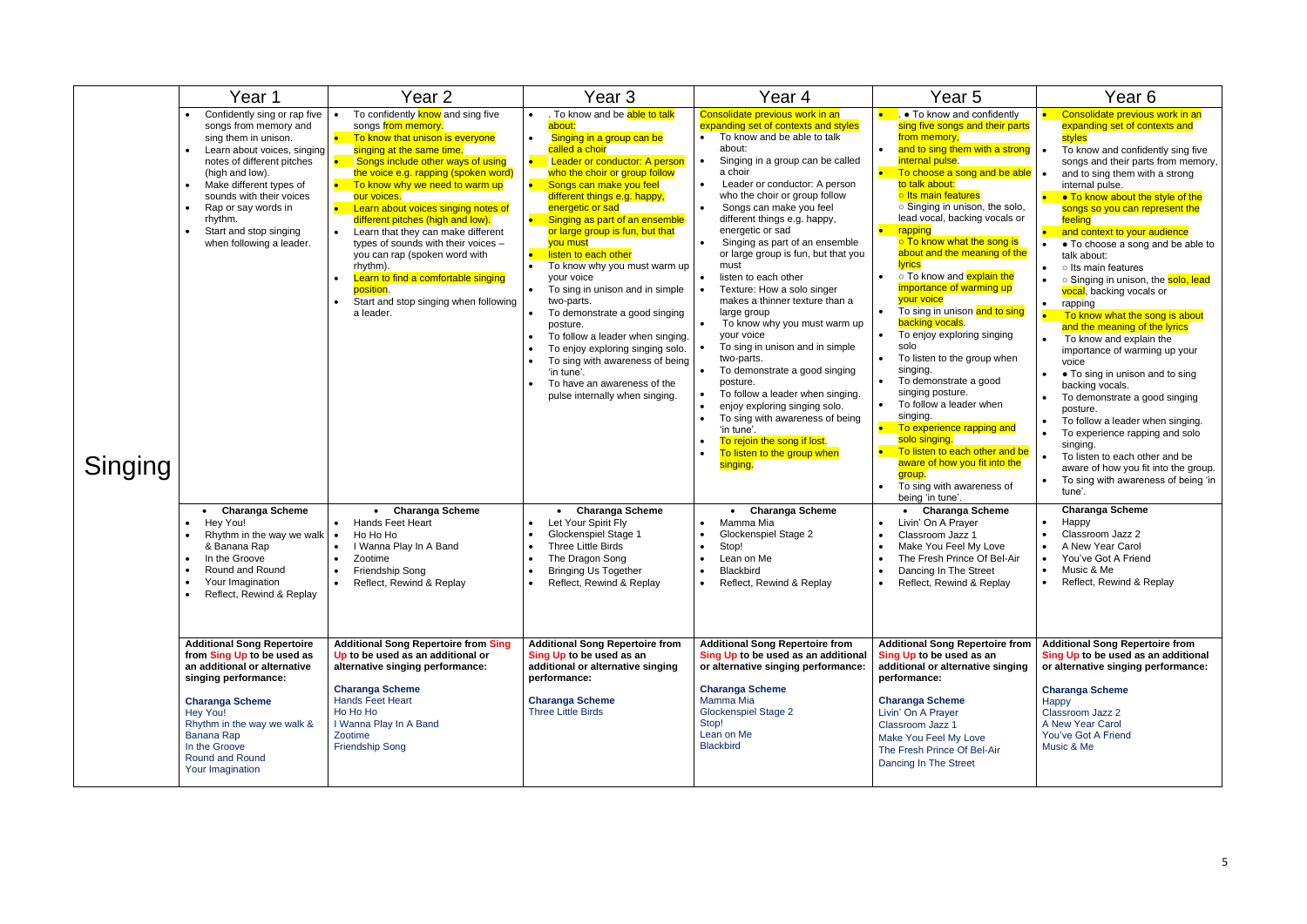|                        | Year 1                                                                                                                                                                                                                                                                                                                                                                                                                                                                                                                                            | Year 2                                                                                                                                                                                                                                                                                                                                                                                                                                                                                                                                     | Year 3                                                                                                                                                                                                                                                                                                                                                                                                                                                                                                        | Year 4                                                                                                                                                                                                                                                                                                                                                                                                                                                                                                                                                                                                                                                                                                                                                                                                                                 | Year 5                                                                                                                                                                                                                                                                                                                                                                                                                                                                                                                                                                                                                                                                                                                                                                                                                                      | Year <sub>6</sub>                                                                                                                                                                                                                                                                                                                                                                                                                                                                                                                                                                                                                                                                                                                                                                                                                                                                               |
|------------------------|---------------------------------------------------------------------------------------------------------------------------------------------------------------------------------------------------------------------------------------------------------------------------------------------------------------------------------------------------------------------------------------------------------------------------------------------------------------------------------------------------------------------------------------------------|--------------------------------------------------------------------------------------------------------------------------------------------------------------------------------------------------------------------------------------------------------------------------------------------------------------------------------------------------------------------------------------------------------------------------------------------------------------------------------------------------------------------------------------------|---------------------------------------------------------------------------------------------------------------------------------------------------------------------------------------------------------------------------------------------------------------------------------------------------------------------------------------------------------------------------------------------------------------------------------------------------------------------------------------------------------------|----------------------------------------------------------------------------------------------------------------------------------------------------------------------------------------------------------------------------------------------------------------------------------------------------------------------------------------------------------------------------------------------------------------------------------------------------------------------------------------------------------------------------------------------------------------------------------------------------------------------------------------------------------------------------------------------------------------------------------------------------------------------------------------------------------------------------------------|---------------------------------------------------------------------------------------------------------------------------------------------------------------------------------------------------------------------------------------------------------------------------------------------------------------------------------------------------------------------------------------------------------------------------------------------------------------------------------------------------------------------------------------------------------------------------------------------------------------------------------------------------------------------------------------------------------------------------------------------------------------------------------------------------------------------------------------------|-------------------------------------------------------------------------------------------------------------------------------------------------------------------------------------------------------------------------------------------------------------------------------------------------------------------------------------------------------------------------------------------------------------------------------------------------------------------------------------------------------------------------------------------------------------------------------------------------------------------------------------------------------------------------------------------------------------------------------------------------------------------------------------------------------------------------------------------------------------------------------------------------|
| Playing<br>Instruments | Learn the names of the<br>notes in their<br>instrumental part from<br>memory or when written<br>down.<br>Learn the names of the<br>instruments they are<br>playing.<br><b>Treat instruments</b><br>carefully and with<br>respect.<br>Play a tuned<br>instrumental part with the<br>song they perform.<br>Learn to play an<br>instrumental part that<br>matches their musical<br>challenge, using a<br>differentiated part (a one-<br>note part, a simple part,<br>medium part).<br>Listen to and follow<br>musical instructions from<br>a leader. | Learn the names of the notes<br>in their instrumental part from<br>memory<br>or when written down.<br>• Know the names of<br>untuned percussion<br>instruments played in class.<br>Treat instruments carefully<br>and with respect.<br>• Learn to play a tuned<br>instrumental part that<br>matches their musical<br>challenge, using one of the<br>differentiated parts (a one-<br>note, simple or medium part).<br>• Play the part in time with<br>the steady pulse.<br>• Listen to and follow<br>musical instructions from a<br>leader. | To know and be able to talk about:<br>• The instruments used in class (a<br>glockenspiel, a recorder)<br>• To treat instruments carefully and<br>with respect.<br>• Play any one, or all of four,<br>differentiated parts on a tuned<br>instrument -<br>a one-note, simple or medium part<br>or the melody of the song) from<br>memory or using notation.<br>• To rehearse and perform their part<br>within the context of the Unit song.<br>• To listen to and follow musical<br>instructions from a leader. | Consolidate previous work in an<br>expanding set of contexts and<br>styles<br>To know and be able to talk about:<br>• The instruments used in class (a<br>glockenspiel, recorder or<br>xylophone).<br>• Other instruments they might<br>play or be played in a band or<br>orchestra<br>or by their friends.<br>• To treat instruments carefully<br>and with respect.<br>• Play any one, or all four,<br>differentiated parts on a tuned<br>instrument $- a$<br>one-note, simple or medium part<br>or the melody of the song from<br>memory or using notation.<br>• To rehearse and perform their<br>part within the context of the Unit<br>song.<br>• To listen to and follow musical<br>instructions from a leader.<br>• To experience leading the<br>playing by making sure everyone<br>plays in<br>the playing section of the song. | To know and be able to talk about:<br>• Different ways of writing music<br>$down - e.g. staff notation,$<br>symbols<br>• The notes C, D, E, F, G, A, B<br>$+ C$ on the treble stave<br>$\bullet$ The instruments they might<br>play or be played in a band or<br>orchestra or<br>by their friends<br>• Play a musical instrument with<br>the correct technique within the<br>context<br>of the Unit song.<br>• Select and learn an<br>instrumental part that matches<br>their musical<br>challenge, using one of the<br>differentiated parts - a one-note,<br>simple or medium part or the<br>melody of the song from<br>memory or using notation.<br>• To rehearse and perform their<br>part within the context of the<br>Unit song.<br>• To listen to and follow musical<br>instructions from a leader.<br>• To lead a rehearsal session. | Consolidate previous work in an expanding set of<br>contexts and styles<br>To know and be able to talk about:<br>• Different ways of writing music down $-$ e.g.<br>staff notation, symbols<br>$\bullet$ The notes C, D, E, F, G, A, B + C on the<br>treble stave<br>• The instruments they might play or be played<br>in a band or orchestra or by their friends<br>• Play a musical instrument with the correct<br>technique within the<br>context of the Unit song.<br>• Select and learn an instrumental part that<br>matches their musical challenge, using one of<br>the differentiated parts - a one-note, simple or<br>medium part or the melody of the song from<br>memory or using<br>notation.<br>• To rehearse and perform their part within the<br>context of the Unit song.<br>• To listen to and follow musical instructions<br>from a leader.<br>• To lead a rehearsal session. |
|                        | <b>Charanga Scheme</b><br>Hey You!                                                                                                                                                                                                                                                                                                                                                                                                                                                                                                                | <b>Charanga Scheme</b><br>Hands Feet Heart                                                                                                                                                                                                                                                                                                                                                                                                                                                                                                 | <b>Charanga Scheme</b><br>Let Your Spirit Fly                                                                                                                                                                                                                                                                                                                                                                                                                                                                 | <b>Charanga Scheme</b><br>Mamma Mia                                                                                                                                                                                                                                                                                                                                                                                                                                                                                                                                                                                                                                                                                                                                                                                                    | <b>Charanga Scheme</b><br>Livin' On A Prayer                                                                                                                                                                                                                                                                                                                                                                                                                                                                                                                                                                                                                                                                                                                                                                                                | <b>Charanga Scheme</b><br>Happy                                                                                                                                                                                                                                                                                                                                                                                                                                                                                                                                                                                                                                                                                                                                                                                                                                                                 |
|                        | Rhythm in the way we walk &                                                                                                                                                                                                                                                                                                                                                                                                                                                                                                                       | Ho Ho Ho                                                                                                                                                                                                                                                                                                                                                                                                                                                                                                                                   | Glockenspiel Stage 1                                                                                                                                                                                                                                                                                                                                                                                                                                                                                          | Glockenspiel Stage 2                                                                                                                                                                                                                                                                                                                                                                                                                                                                                                                                                                                                                                                                                                                                                                                                                   | Classroom Jazz 1                                                                                                                                                                                                                                                                                                                                                                                                                                                                                                                                                                                                                                                                                                                                                                                                                            | Classroom Jazz 2                                                                                                                                                                                                                                                                                                                                                                                                                                                                                                                                                                                                                                                                                                                                                                                                                                                                                |
|                        | Banana Rap<br>In the Groove                                                                                                                                                                                                                                                                                                                                                                                                                                                                                                                       | I Wanna Play In A Band<br>Zootime                                                                                                                                                                                                                                                                                                                                                                                                                                                                                                          | Three Little Birds<br>The Dragon Song                                                                                                                                                                                                                                                                                                                                                                                                                                                                         | Stop!<br>Lean on Me                                                                                                                                                                                                                                                                                                                                                                                                                                                                                                                                                                                                                                                                                                                                                                                                                    | Make You Feel My Love<br>The Fresh Prince Of Bel-Air                                                                                                                                                                                                                                                                                                                                                                                                                                                                                                                                                                                                                                                                                                                                                                                        | A New Year Carol<br>You've Got A Friend                                                                                                                                                                                                                                                                                                                                                                                                                                                                                                                                                                                                                                                                                                                                                                                                                                                         |
|                        | Round and Round<br>Your Imagination                                                                                                                                                                                                                                                                                                                                                                                                                                                                                                               | Friendship Song<br>Reflect, Rewind & Replay                                                                                                                                                                                                                                                                                                                                                                                                                                                                                                | <b>Bringing Us Together</b><br>Reflect, Rewind & Replay                                                                                                                                                                                                                                                                                                                                                                                                                                                       | Blackbird<br>Reflect, Rewind & Replay                                                                                                                                                                                                                                                                                                                                                                                                                                                                                                                                                                                                                                                                                                                                                                                                  | Dancing In The Street                                                                                                                                                                                                                                                                                                                                                                                                                                                                                                                                                                                                                                                                                                                                                                                                                       | Music & Me<br>Reflect, Rewind & Replay                                                                                                                                                                                                                                                                                                                                                                                                                                                                                                                                                                                                                                                                                                                                                                                                                                                          |
|                        | Reflect, Rewind & Replay                                                                                                                                                                                                                                                                                                                                                                                                                                                                                                                          |                                                                                                                                                                                                                                                                                                                                                                                                                                                                                                                                            |                                                                                                                                                                                                                                                                                                                                                                                                                                                                                                               |                                                                                                                                                                                                                                                                                                                                                                                                                                                                                                                                                                                                                                                                                                                                                                                                                                        | Reflect, Rewind & Replay                                                                                                                                                                                                                                                                                                                                                                                                                                                                                                                                                                                                                                                                                                                                                                                                                    |                                                                                                                                                                                                                                                                                                                                                                                                                                                                                                                                                                                                                                                                                                                                                                                                                                                                                                 |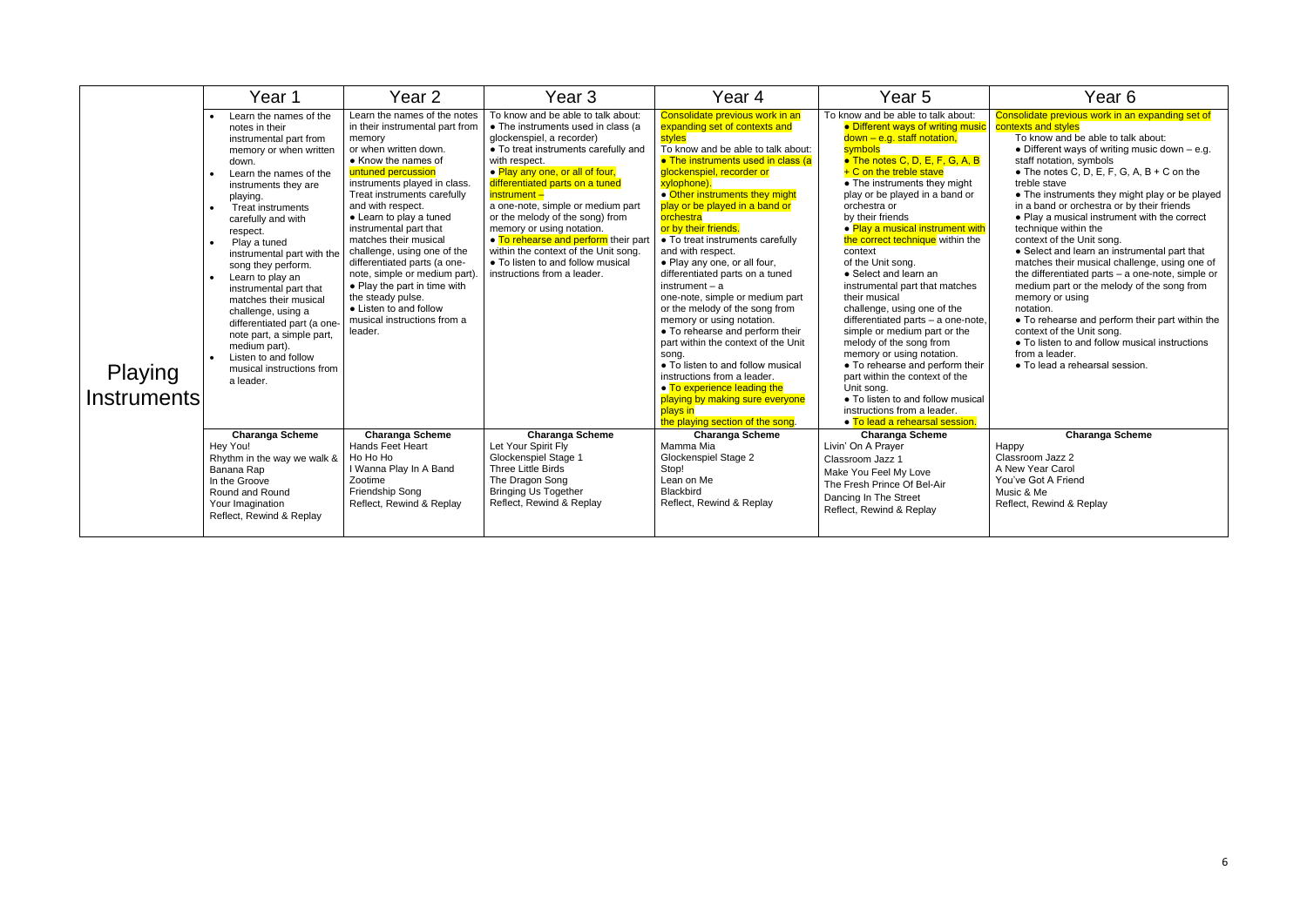|                    | Year 1                                                                                                                                                                                                                                                                                                                                                                                                                                                                                                                                                                                                                                                                                                                                   | Year 2                                                                                                                                                                                                                                                                                                                                                                                                                                                                                                                                                                                                                                                                                                                                                                        | Year <sub>3</sub>                                                                                                                                                                                                                                                                                                                                                                                                                                                                                                                                                                                                                                                                                                                                                                                                                                                                                                                                                                                                                                                                                                                                                                                                                                                                                                                                                                                                                                                                                                                                                                                                       | Year 4                                                                                                                                                                                                                                                                                                                                                                                                                                                                                                                                                                                                                                                                                                                                                                                                                                                                                                                                                                                                                                                                                                                                                                                                                                                                                                                                                                                                                                                                                                                                                                                                                                                                                                                                                                                                                 | Year 5                                                                                                                                                                                                                                                                                                                                                                                                                                                                                                                                                                                                                                                                                                                                                                                                                                                                                                                                                                                                                                                                                                                                                                                                                                                                                                                                                                                                                                                                                                                                                                                                                                                                                                                                                                                                                                                             | Year <sub>6</sub>                                                                                                                                                                                                                                                                                                                                                                                                                                                                                                                                                                                                                                                                                                                                                                                                                                                                                                                                                                                                                                                                                                                                                                                                                                                                                                                                                                                                                                                                                                                 |
|--------------------|------------------------------------------------------------------------------------------------------------------------------------------------------------------------------------------------------------------------------------------------------------------------------------------------------------------------------------------------------------------------------------------------------------------------------------------------------------------------------------------------------------------------------------------------------------------------------------------------------------------------------------------------------------------------------------------------------------------------------------------|-------------------------------------------------------------------------------------------------------------------------------------------------------------------------------------------------------------------------------------------------------------------------------------------------------------------------------------------------------------------------------------------------------------------------------------------------------------------------------------------------------------------------------------------------------------------------------------------------------------------------------------------------------------------------------------------------------------------------------------------------------------------------------|-------------------------------------------------------------------------------------------------------------------------------------------------------------------------------------------------------------------------------------------------------------------------------------------------------------------------------------------------------------------------------------------------------------------------------------------------------------------------------------------------------------------------------------------------------------------------------------------------------------------------------------------------------------------------------------------------------------------------------------------------------------------------------------------------------------------------------------------------------------------------------------------------------------------------------------------------------------------------------------------------------------------------------------------------------------------------------------------------------------------------------------------------------------------------------------------------------------------------------------------------------------------------------------------------------------------------------------------------------------------------------------------------------------------------------------------------------------------------------------------------------------------------------------------------------------------------------------------------------------------------|------------------------------------------------------------------------------------------------------------------------------------------------------------------------------------------------------------------------------------------------------------------------------------------------------------------------------------------------------------------------------------------------------------------------------------------------------------------------------------------------------------------------------------------------------------------------------------------------------------------------------------------------------------------------------------------------------------------------------------------------------------------------------------------------------------------------------------------------------------------------------------------------------------------------------------------------------------------------------------------------------------------------------------------------------------------------------------------------------------------------------------------------------------------------------------------------------------------------------------------------------------------------------------------------------------------------------------------------------------------------------------------------------------------------------------------------------------------------------------------------------------------------------------------------------------------------------------------------------------------------------------------------------------------------------------------------------------------------------------------------------------------------------------------------------------------------|--------------------------------------------------------------------------------------------------------------------------------------------------------------------------------------------------------------------------------------------------------------------------------------------------------------------------------------------------------------------------------------------------------------------------------------------------------------------------------------------------------------------------------------------------------------------------------------------------------------------------------------------------------------------------------------------------------------------------------------------------------------------------------------------------------------------------------------------------------------------------------------------------------------------------------------------------------------------------------------------------------------------------------------------------------------------------------------------------------------------------------------------------------------------------------------------------------------------------------------------------------------------------------------------------------------------------------------------------------------------------------------------------------------------------------------------------------------------------------------------------------------------------------------------------------------------------------------------------------------------------------------------------------------------------------------------------------------------------------------------------------------------------------------------------------------------------------------------------------------------|-----------------------------------------------------------------------------------------------------------------------------------------------------------------------------------------------------------------------------------------------------------------------------------------------------------------------------------------------------------------------------------------------------------------------------------------------------------------------------------------------------------------------------------------------------------------------------------------------------------------------------------------------------------------------------------------------------------------------------------------------------------------------------------------------------------------------------------------------------------------------------------------------------------------------------------------------------------------------------------------------------------------------------------------------------------------------------------------------------------------------------------------------------------------------------------------------------------------------------------------------------------------------------------------------------------------------------------------------------------------------------------------------------------------------------------------------------------------------------------------------------------------------------------|
| Improvis-<br>ation | $\bullet$ What<br>Improvisation is i.e.<br>Making up your own<br>tunes on the spot.<br>• In improvisation<br>they make up their<br>own tune that has<br>never been heard<br>before. It is not<br>written down and<br>belongs to them.<br>•Understand that<br>everyone can<br>improvise.<br>Use improvisation<br>tracks to Improvise<br>using the three<br>challenges:<br>1. Clap and<br>Improvise - Listen<br>and clap back, then<br>listen and clap your<br>own answer<br>(rhythms of words).<br>2. Sing, Play and<br>Improvise - Use<br>voices and<br>instruments, listen<br>and<br>sing back, then listen<br>and play your own<br>answer using one or<br>two notes.<br>3. Take it in turns to<br>improvise using one<br>or two notes. | Improvisation is<br>making up your own<br>tunes on the spot.<br>• When someone<br>improvises, they<br>make up their own<br>tune that has<br>never been heard<br>before. It is not<br>written down and<br>belongs to them.<br>• Everyone can<br>improvise, and you<br>can use one or two<br>notes.<br>Use the<br>improvisation tracks<br>provided. Improvise<br>using the three<br>challenges:<br>1. Clap and<br>Improvise - Listen<br>and clap back, then<br>listen and clap your<br>own answer<br>(rhythms of words).<br>2. Sing, Play and<br>Improvise - Use<br>voices and<br>instruments, listen<br>and sing back, then<br>listen and play your<br>own answer using<br>one or two notes.<br>3. Improvise! - Take<br>it in turns to<br>improvise using one<br>or two notes. | To know and be able to talk<br>about improvisation:<br>• Improvisation is making up<br>your own tunes on the spot<br>• When someone improvises,<br>they make up their own tune that<br>has never been heard before. It<br>is not written down and belongs<br>to them<br>• To know that using one or two<br>notes confidently is better than<br>using five<br>• To know that if you improvise<br>using the notes you are given,<br>you cannot make a mistake<br><b>Improvise using instruments</b><br>in the context of the song<br>they are learning to perform.<br>Using the improvisation tracks<br>provided, children will complete<br>the Bronze, Silver or Gold<br>Challenges:<br>• Bronze Challenge:<br>○ Copy Back – Listen and sing<br><b>back</b><br>$\circ$ Play and Improvise – Using<br>instruments, listen and play your<br>own answer using one note.<br>$\circ$ Improvise! - Take it in turns to<br>improvise using one note.<br>• Silver Challenge:<br>○ Sing, Play and Copy Back -<br>Listen and copy back using<br>instruments, using two different<br>notes.<br>○ Play and Improvise – Using<br>your instruments, listen and play<br>your own answer using one or<br>two notes.<br>$\circ$ Improvise! – Take it in turns to<br>improvise using one or two<br>notes.<br>• Gold Challenge:<br>o Play and Copy Back - Listen<br>and copy back using<br>instruments, two different notes.<br>○ Play and Improvise – Using<br>your instruments, listen and play<br>your own answer using two<br>different notes.<br>$\circ$ Improvise! – Take it in turns to<br>improvise using three different<br>notes. | Consolidate previous work in an<br>expanding set of contexts and<br>styles<br>To know and be able to talk about<br>improvisation:<br>• Improvisation is making up your<br>own tunes on the spot<br>• When someone improvises, they<br>make up their own tune that has<br>never been heard before. It is not<br>written down and belongs to them.<br>• To know that using one or two<br>notes confidently is better than<br>using five<br>• To know that if you improvise<br>using the notes you are given, you<br>cannot make a mistake<br>• To know that you can use some<br>of the riffs you have heard in the<br><b>Challenges in your improvisations</b><br>Improvise using instruments in the<br>context of a song they are learning<br>to perform. Use the improvisation<br>tracks provided and improvise using<br>the Bronze, Silver or Gold<br>Challenges.<br>• Bronze Challenge:<br>○ Copy Back – Listen and sing back<br>melodic patterns<br>$\circ$ Play and Improvise – Using<br>instruments, listen and play your<br>own answer using one note.<br>$\circ$ Improvise! - Take it in turns to<br>improvise using one note.<br>• Silver Challenge:<br>○ Sing, Play and Copy Back -<br>Listen and copy back using<br>instruments, using two different<br>notes.<br>○ Play and Improvise – Using your<br>instruments, listen and play<br>your own answer using one or two<br>notes.<br>$\circ$ Improvise! - Take it in turns to<br>improvise using one or two<br>notes.<br>· Gold Challenge:<br>○ Sing, Play and Copy Back -<br>Listen and copy back using<br>instruments, two different notes.<br>o Play and Improvise - Using your<br>instruments, listen and play<br>your own answer using two different<br>notes.<br>$\circ$ Improvise! – Take it in turns to<br>improvise using three different<br>notes. | To know and be able to talk about<br>improvisation:<br>• Improvisation is making up your own<br>tunes on the spot<br>• When someone improvises, they make<br>up their own tune that has<br>never been heard before. It is not written<br>down and belongs to them.<br>• To know that using one or two notes<br>confidently is better than using<br>five<br>• To know that if you improvise using the<br>notes you are given, you cannot make a<br>mistake<br>• To know that you can use some of the<br>riffs you have heard in the<br>Challenges in your improvisations<br>• To know three well-known improvising<br>musicians<br>Improvise using instruments in the context<br>of a song to be performed. Use the<br>improvisation tracks provided and<br>improvise using the Bronze, Silver or Gold<br>Challenges.<br>1. Play and Copy Back<br>o Bronze - Copy back using instruments.<br>Use one note.<br>○ Silver – Copy back using instruments.<br>Use the two notes.<br>○ Gold – Copy back using instruments.<br>Use the three notes.<br>2. Play and Improvise You will be using up<br>to three notes:<br>$\circ$ Bronze – Question and Answer using<br>instruments. Use one note in your answer.<br>○ Silver – Question and Answer using<br>instruments. Use two<br>notes in your answer. Always start on a G.<br>○ Gold – Question and Answer using<br>instruments. Use three notes in your<br>answer. Always start on a G.<br>3. Improvisation! You will be using up to<br>three notes. The notes will be<br>provided on-screen and in the lesson plan:<br>○ Bronze – Improvise using one note.<br>○ Silver - Improvise using two notes.<br>○ Gold – Improvise using three notes.<br>Classroom Jazz $2$ – Improvise with a<br>feeling for the style of Bossa Nova and<br>Swing using the notes $D, E, G, A + B$<br>(pentatonic scale/a five-note pattern) | Consolidate previous work in a<br>of contexts and styles<br>To know and be able to talk a<br>improvisation:<br>· Improvisation is making up y<br>the spot<br>• When someone improvises,<br>their own tune that has never I<br>It is not written down and belo<br>• To know that using one, two<br>confidently is better than using<br>• To know that if you improvis<br>you are given, you cannot mal<br>• To know that you can use so<br>licks you have learnt<br>in the Challenges in your impr<br>• To know three well-known in<br>musicians<br>Improvise using instruments in<br>song to be performed. Use the<br>improvisation tracks provided<br>using the Bronze, Silver or Go<br>Challenges.<br>1. Play and Copy Back<br>○ Bronze – Copy back using in<br>one note.<br>○ Silver - Copy back using ins<br>two notes.<br>○ Gold - Copy back using inst<br>three notes.<br>2. Play and Improvise You will<br>three notes:<br>○ Bronze – Question and Ansy<br>instruments. Use one note in y<br>○ Silver - Question and Answ<br>instruments. Use two notes in<br>Always start on a G.<br>○ Gold - Question and Answe<br>instruments. Use three<br>notes in your answer. Always<br>3. Improvisation! You will be u<br>notes. The notes will be<br>provided on-screen and in the<br>$\circ$ Bronze – Improvise using or<br>○ Silver - Improvise using two<br>$\circ$ Gold - Improvise using three<br>Classroom Jazz 2 - Improvise<br>the style of Bossa Nova and<br>Swing using the notes D, E, G<br>scale/a five-note pattern) |
|                    | <b>Charanga Scheme</b><br>Hey You!<br>Rhythm in the way<br>we walk & Banana<br>Rap<br>In the Groove<br>Round and Round<br>Your Imagination                                                                                                                                                                                                                                                                                                                                                                                                                                                                                                                                                                                               | <b>Charanga Scheme</b><br>Hands Feet Heart<br>Ho Ho Ho<br>I Wanna Play In A Band<br>Zootime<br>Friendship Song<br>Reflect, Rewind & Replay                                                                                                                                                                                                                                                                                                                                                                                                                                                                                                                                                                                                                                    | <b>Charanga Scheme</b><br>Let Your Spirit Fly<br>Glockenspiel Stage 1<br>Three Little Birds<br>The Dragon Song<br><b>Bringing Us Together</b><br>Reflect, Rewind & Replay                                                                                                                                                                                                                                                                                                                                                                                                                                                                                                                                                                                                                                                                                                                                                                                                                                                                                                                                                                                                                                                                                                                                                                                                                                                                                                                                                                                                                                               | <b>Charanga Scheme</b><br>Mamma Mia<br>Glockenspiel Stage 2<br>Stop!<br>Lean on Me<br>Blackbird<br>Reflect, Rewind & Replay                                                                                                                                                                                                                                                                                                                                                                                                                                                                                                                                                                                                                                                                                                                                                                                                                                                                                                                                                                                                                                                                                                                                                                                                                                                                                                                                                                                                                                                                                                                                                                                                                                                                                            | <b>Charanga Scheme</b><br>Livin' On A Prayer<br>Classroom Jazz 1<br>Make You Feel My Love<br>The Fresh Prince Of Bel-Air<br>Dancing In The Street<br>Reflect, Rewind & Replay                                                                                                                                                                                                                                                                                                                                                                                                                                                                                                                                                                                                                                                                                                                                                                                                                                                                                                                                                                                                                                                                                                                                                                                                                                                                                                                                                                                                                                                                                                                                                                                                                                                                                      | Charanga Sch<br>Happy<br>Classroom Jazz 2<br>A New Year Carol<br>You've Got A Friend<br>Music & Me<br>Reflect, Rewind & Replay                                                                                                                                                                                                                                                                                                                                                                                                                                                                                                                                                                                                                                                                                                                                                                                                                                                                                                                                                                                                                                                                                                                                                                                                                                                                                                                                                                                                    |

|     | Year 6                                                                                   |
|-----|------------------------------------------------------------------------------------------|
|     | Consolidate previous work in an expanding set                                            |
|     | of contexts and styles<br>To know and be able to talk about                              |
|     | improvisation:                                                                           |
|     | • Improvisation is making up your own tunes on                                           |
|     | the spot<br>• When someone improvises, they make up                                      |
|     | their own tune that has never been heard before.                                         |
|     | It is not written down and belongs to them.                                              |
|     | • To know that using one, two or three notes                                             |
|     | confidently is better than using five<br>• To know that if you improvise using the notes |
|     | you are given, you cannot make a mistake                                                 |
|     | • To know that you can use some of the riffs and                                         |
|     | licks you have learnt                                                                    |
|     | in the Challenges in your improvisations<br>• To know three well-known improvising       |
|     | musicians                                                                                |
|     | Improvise using instruments in the context of a                                          |
| xt  | song to be performed. Use the<br>improvisation tracks provided and improvise             |
|     | using the Bronze, Silver or Gold                                                         |
| ld  | Challenges.                                                                              |
|     | 1. Play and Copy Back<br>O Bronze - Copy back using instruments. Use                     |
|     | one note.                                                                                |
|     | ○ Silver – Copy back using instruments. Use the                                          |
|     | two notes.                                                                               |
|     | ○ Gold – Copy back using instruments. Use the<br>three notes.                            |
|     | 2. Play and Improvise You will be using up to                                            |
| qL  | three notes:                                                                             |
|     | $\circ$ Bronze – Question and Answer using<br>instruments. Use one note in your answer.  |
| эr. | ○ Silver – Question and Answer using                                                     |
|     | instruments. Use two notes in your answer.                                               |
|     | Always start on a G.                                                                     |
| Э.  | ○ Gold – Question and Answer using<br>instruments. Use three                             |
|     | notes in your answer. Always start on a G.                                               |
|     | 3. Improvisation! You will be using up to three                                          |
|     | notes. The notes will be<br>provided on-screen and in the lesson plan:                   |
| in: | o Bronze - Improvise using one note.                                                     |
|     | o Silver - Improvise using two notes.                                                    |
|     | o Gold - Improvise using three notes.                                                    |
|     | Classroom Jazz 2 - Improvise with a feeling for<br>the style of Bossa Nova and           |
|     | Swing using the notes $D, E, G, A + B$ (pentatonic                                       |
|     | scale/a five-note pattern)                                                               |
|     |                                                                                          |
|     |                                                                                          |
|     |                                                                                          |
|     |                                                                                          |
|     |                                                                                          |
|     | <b>Charanga Scheme</b>                                                                   |
|     | Happy                                                                                    |
|     | Classroom Jazz 2<br>A New Year Carol                                                     |
|     | You've Got A Friend                                                                      |
|     | Music & Me                                                                               |
|     | Reflect, Rewind & Replay                                                                 |
|     |                                                                                          |
|     |                                                                                          |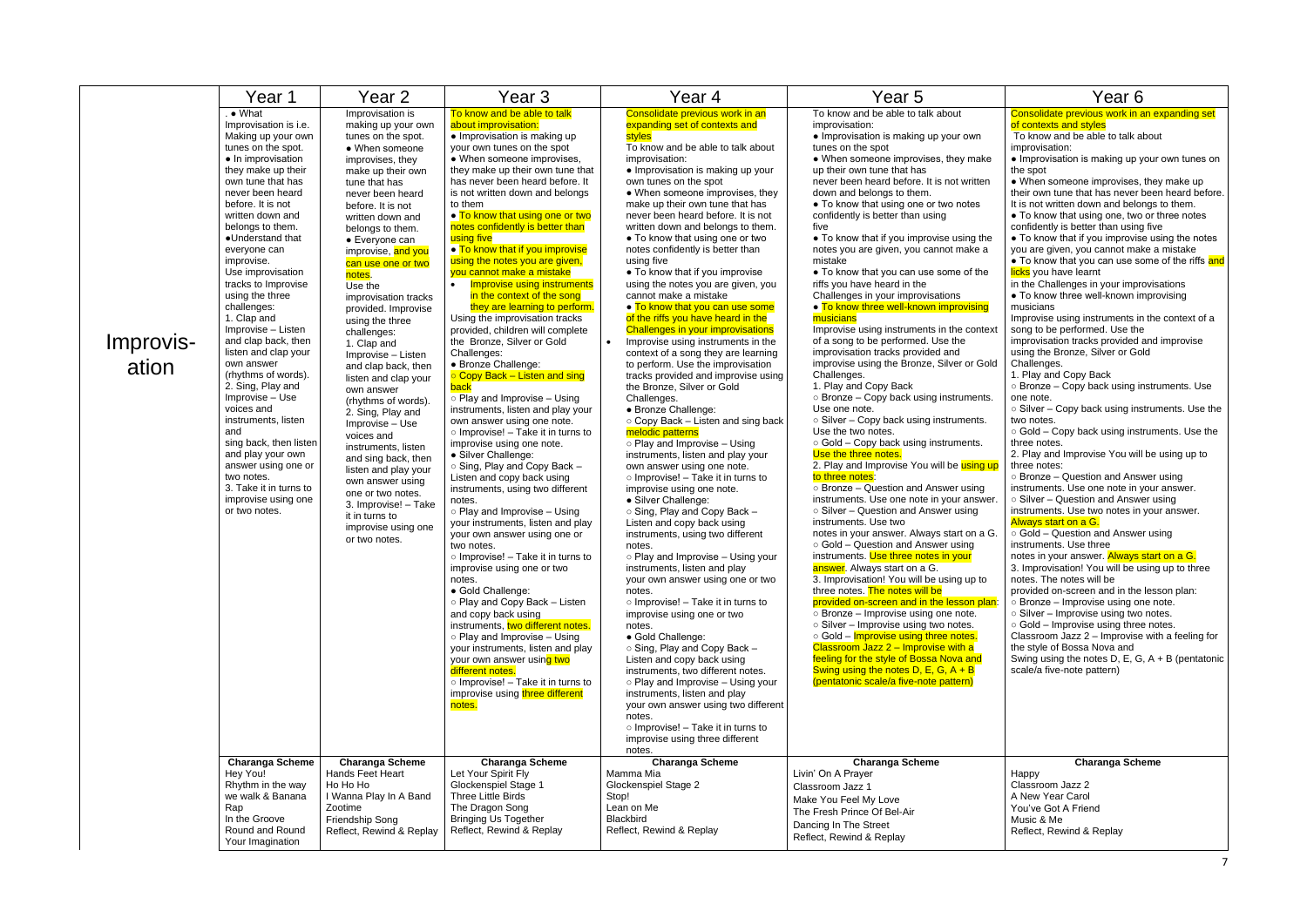| Reflect, Rewind &<br>Replay |                         |                         |                         |                                                                               |
|-----------------------------|-------------------------|-------------------------|-------------------------|-------------------------------------------------------------------------------|
| <b>IT Opportunities</b>     | <b>IT Opportunities</b> | <b>IT Opportunities</b> | <b>IT Opportunities</b> | <b>IT Opportunities</b><br>Use Garage Band on iPads for<br>improvisation unit |

## **IT Opportunities**

#### **Use Garage Band on iPads for improvisation unit**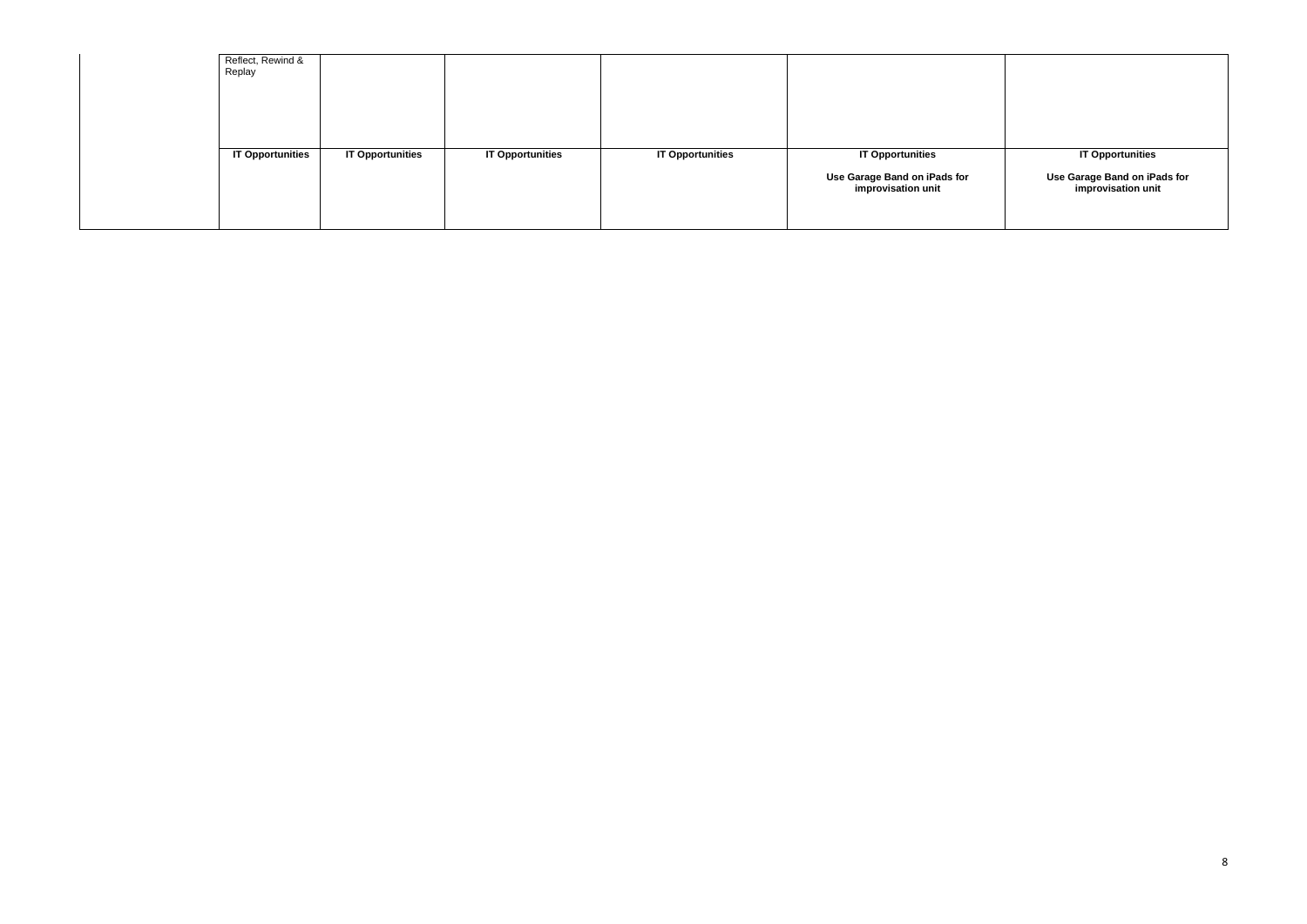|             | Year 1                                                                                                                                                                                                                                                                                                  | Year 2                                                                                                                                                                                                                                                                                | Year 3                                                                                                                                                                                                                                                                                                                                                                                                                                                                                                                                                                                                                                                                                                                                                                                                                                                         | Year 4                                                                                                                                                                                                                                                                                                                                                                                                                                                                                                                                                                                                                                                                                                                                                                                                                                                                                                                                                                                        | Year 5                                                                                                                                                                                                                                                                                                                                                                                                                                                                                                                                                                                                                                                                                                                                                                                                                                                                                                                                                              | Year 6                                                                                                                                                                                                                                                                                                                                                                                                                                                                                                                                                                                                                                                                                                                                                                                                                                                                                                                                                                                                                                            |
|-------------|---------------------------------------------------------------------------------------------------------------------------------------------------------------------------------------------------------------------------------------------------------------------------------------------------------|---------------------------------------------------------------------------------------------------------------------------------------------------------------------------------------------------------------------------------------------------------------------------------------|----------------------------------------------------------------------------------------------------------------------------------------------------------------------------------------------------------------------------------------------------------------------------------------------------------------------------------------------------------------------------------------------------------------------------------------------------------------------------------------------------------------------------------------------------------------------------------------------------------------------------------------------------------------------------------------------------------------------------------------------------------------------------------------------------------------------------------------------------------------|-----------------------------------------------------------------------------------------------------------------------------------------------------------------------------------------------------------------------------------------------------------------------------------------------------------------------------------------------------------------------------------------------------------------------------------------------------------------------------------------------------------------------------------------------------------------------------------------------------------------------------------------------------------------------------------------------------------------------------------------------------------------------------------------------------------------------------------------------------------------------------------------------------------------------------------------------------------------------------------------------|---------------------------------------------------------------------------------------------------------------------------------------------------------------------------------------------------------------------------------------------------------------------------------------------------------------------------------------------------------------------------------------------------------------------------------------------------------------------------------------------------------------------------------------------------------------------------------------------------------------------------------------------------------------------------------------------------------------------------------------------------------------------------------------------------------------------------------------------------------------------------------------------------------------------------------------------------------------------|---------------------------------------------------------------------------------------------------------------------------------------------------------------------------------------------------------------------------------------------------------------------------------------------------------------------------------------------------------------------------------------------------------------------------------------------------------------------------------------------------------------------------------------------------------------------------------------------------------------------------------------------------------------------------------------------------------------------------------------------------------------------------------------------------------------------------------------------------------------------------------------------------------------------------------------------------------------------------------------------------------------------------------------------------|
| Composition | Know Composing is like writing a<br>$\bullet$<br>story with music.<br>Understand Everyone can<br>$\bullet$<br>compose.<br>Help to create a simple melody<br>$\bullet$<br>using one, two or three notes.<br>• Learn how the notes of the<br>composition can be written down<br>and changed if necessary. | Composing is like writing a<br>story with music.<br>• Everyone can compose.<br>Help create three simple<br>melodies with the Units using<br>one, three or five different<br>notes.<br>• Learn how the notes of the<br>composition can be written<br>down and changed if<br>necessary. | To know and be able to talk<br>about:<br>• A composition: music that<br>is created by you and kept<br>in some way. It's<br>like writing a story. It can be<br>played or performed again<br>to your friends.<br>• Different ways of<br>recording compositions<br>(letter names, symbols,<br>audio etc.)<br>Help create at least one<br>simple melody using one,<br>three or five different notes<br>• Plan and create a section<br>of music that can be<br>performed within the<br>context of the unit song.<br>• Talk about how it was<br>created.<br>• Listen to and reflect upon<br>the developing composition<br>and make musical decision<br>about pulse, rhythm, pitch,<br>dynamics and tempo.<br>• Record the composition i<br>any way appropriate that<br>recognises the connection<br>between sound and symbo<br>(e.g. graphic/pictorial<br>notation). | Consolidate previous work in<br>an expanding set of contexts<br>and styles<br>To know and be able to talk<br>about:<br>• A composition: music that is<br>created by you and kept in<br>some way. It's like writing a<br>story. It can be played or<br>performed again to your<br>friends.<br>• Different ways of recording<br>compositions (letter names,<br>symbols, audio etc.)<br>Help create at least one simple<br>melody using one, three or all<br>five different notes.<br>• Plan and create a section of<br>music that can be performed<br>within the context of the unit<br>song.<br>• Talk about how it was<br>created.<br>• Listen to and reflect upon the<br>developing composition and<br>make musical decisions about<br>pulse, rhythm, pitch, dynamics<br>and tempo.<br>• Record the composition in<br>any way appropriate that<br>recognises the connection<br>between sound and symbol<br>(e.g. graphic/pictorial<br>notation).<br>Compose in a growing number<br>of styles | To know and be able to talk<br>about:<br>• A composition: music that<br>is created by you and kept<br>in some way. It's like writing<br>a story. It can be played or<br>performed again to your<br>friends.<br>• A composition has pulse,<br>rhythm and pitch that work<br>together and are shaped by<br>tempo, dynamics, texture<br>and structure<br>. Notation: recognise the<br>connection between sound<br>and symbol<br>• Create simple melodies<br>using up to five different<br>notes and simple rhythms<br>that work musically with the<br>style of the Unit song.<br>● Explain the keynote or<br>home note and the structure<br>of the melody.<br>• Listen to and reflect upon<br>the developing composition<br>and make musical decisions<br>about how the melody<br>connects with the song.<br>• Record the composition in<br>any way appropriate that<br>recognises the connection<br>between sound and symbol<br>(e.g. graphic/pictorial<br>notation). | Consolidate previous work in an<br>expanding set of contexts and<br>stvles<br>To know and be able to talk<br>about:<br>• A composition: music that is<br>created by you and kept in<br>some way.<br>It's like writing a story. It can be<br>played or performed again to<br>your friends.<br>• A composition has pulse,<br>rhythm and pitch that work<br>together and are shaped by<br>tempo, dynamics, texture and<br>structure<br>• Notation: recognise the<br>connection between sound and<br>symbol<br>• Create simple melodies using<br>up to five different notes and<br>simple rhythms that work<br>musically with the style of the<br>Unit song.<br>• Explain the keynote or home<br>note and the structure of the<br>melody.<br>• Listen to and reflect upon the<br>developing composition and<br>make musical decisions about<br>how the melody connects with<br>the song.<br>• Record the composition in any<br>way appropriate that recognises<br>the connection between sound<br>and symbol (e.g.<br>graphic/pictorial<br>notation). |
|             | <b>Charanga Scheme</b><br>Hey You!<br>Rhythm in the way we walk & Banana   Ho Ho Ho<br>Rap<br>In the Groove<br>Round and Round<br>Your Imagination<br>Reflect, Rewind & Replay                                                                                                                          | <b>Charanga Scheme</b><br>Hands Feet Heart<br>I Wanna Play In A Band<br>Zootime<br>Friendship Song<br>Reflect, Rewind & Replay                                                                                                                                                        | <b>Charanga Scheme</b><br>Let Your Spirit Fly<br>Glockenspiel Stage 1<br>Three Little Birds<br>The Dragon Song<br><b>Bringing Us Together</b><br>Reflect, Rewind & Replay                                                                                                                                                                                                                                                                                                                                                                                                                                                                                                                                                                                                                                                                                      | <b>Charanga Scheme</b><br>Mamma Mia<br>Glockenspiel Stage 2<br>Stop!<br>Lean on Me<br>Blackbird<br>Reflect, Rewind & Replay                                                                                                                                                                                                                                                                                                                                                                                                                                                                                                                                                                                                                                                                                                                                                                                                                                                                   | <b>Charanga Scheme</b><br>Livin' On A Prayer<br>Classroom Jazz 1<br>Make You Feel My Love<br>The Fresh Prince Of Bel-Air<br>Dancing In The Street<br>Reflect, Rewind & Replay                                                                                                                                                                                                                                                                                                                                                                                                                                                                                                                                                                                                                                                                                                                                                                                       | <b>Charanga Scheme</b><br>Happy<br>Classroom Jazz 2<br>A New Year Carol<br>You've Got A Friend<br>Music & Me<br>Reflect, Rewind & Replay                                                                                                                                                                                                                                                                                                                                                                                                                                                                                                                                                                                                                                                                                                                                                                                                                                                                                                          |
|             | <b>IT Opportunities</b>                                                                                                                                                                                                                                                                                 | <b>IT Opportunities</b>                                                                                                                                                                                                                                                               | <b>IT Opportunities</b>                                                                                                                                                                                                                                                                                                                                                                                                                                                                                                                                                                                                                                                                                                                                                                                                                                        | <b>IT Opportunities</b>                                                                                                                                                                                                                                                                                                                                                                                                                                                                                                                                                                                                                                                                                                                                                                                                                                                                                                                                                                       | <b>IT Opportunities</b><br><b>Use Garage Band on iPads for</b><br>composition unit                                                                                                                                                                                                                                                                                                                                                                                                                                                                                                                                                                                                                                                                                                                                                                                                                                                                                  | <b>IT Opportunities</b><br><b>Use Garage Band on iPads for</b><br>composition unit                                                                                                                                                                                                                                                                                                                                                                                                                                                                                                                                                                                                                                                                                                                                                                                                                                                                                                                                                                |